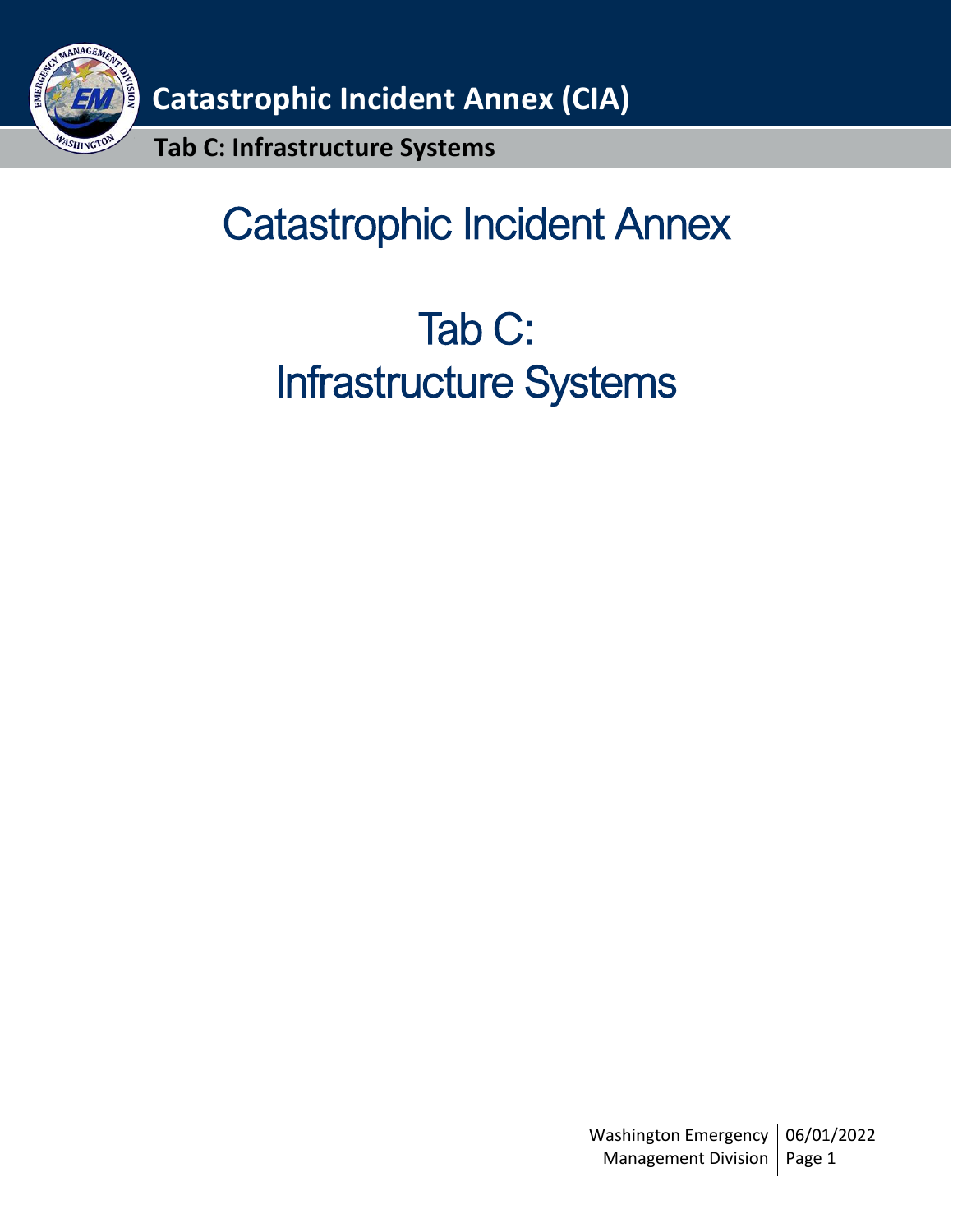

## Tab C: Infrastructure Systems

## **Table of Contents**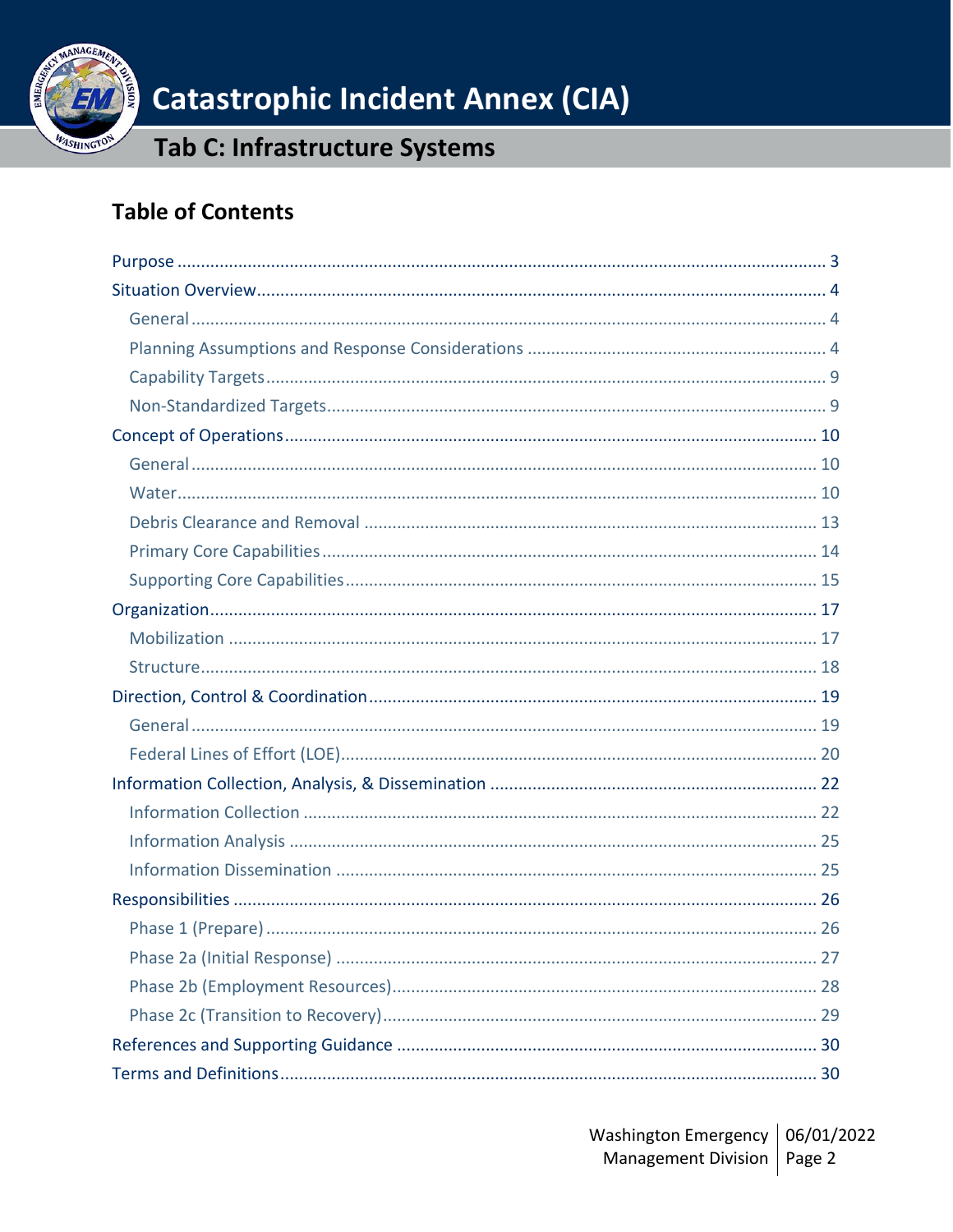

## **Tab C: Infrastructure Systems**

## <span id="page-2-0"></span>**Purpose**

This tab is intended to provide detailed information on the Infrastructure Systems core capability and reflects the planning that has taken place across the state for its associated Critical Tasks. Infrastructure Systems response considerations addressed in this Tab includes: Energy, Water, Wastewater, Information Communication Technology<sup>1</sup>.

### **Strategic Goals<sup>2</sup>**

### *Life Safety*

#### **Water Services**

1. Provide sufficient and sustained support for water services to meet lifesustainment incident objectives.

#### **Water Systems**

- 1. Assist local jurisdictions with the prioritization of water system restoration by those critical consumers who are needed to respond to and stabilize the incident.
- 2. Identify local jurisdiction resource needs for system restoration and assist to the extent possible under legal guidelines for providing resources to public and private entities.

#### *Incident Stabilization*

#### **Water Services**

1. Sustain water resource assistance to protect life and safety of the Whole Community.

#### **Water Systems**

- 1. Identify funding sources to assist local jurisdictions in repair of water systems to meet the needs of impacted communities and restore the functionality of the system.
- 2. Assist local jurisdictions with mutual aid resource requests to restore the functionality of community systems.
- 3. Assist local jurisdictions with meeting approved water quality standards.
- 4. Assist local jurisdictions by addressing environmental impacts degrading water source impacts.

 $1$  Current planning efforts have only addressed Water Infrastructure. While some information is presented on these other subcomponents the in-depth planning required to address these topics will be addressed through future planning efforts.

 $<sup>2</sup>$  Due to the nature of ownership and authorities, state-led efforts center around assistance and support for water</sup> infrastructure.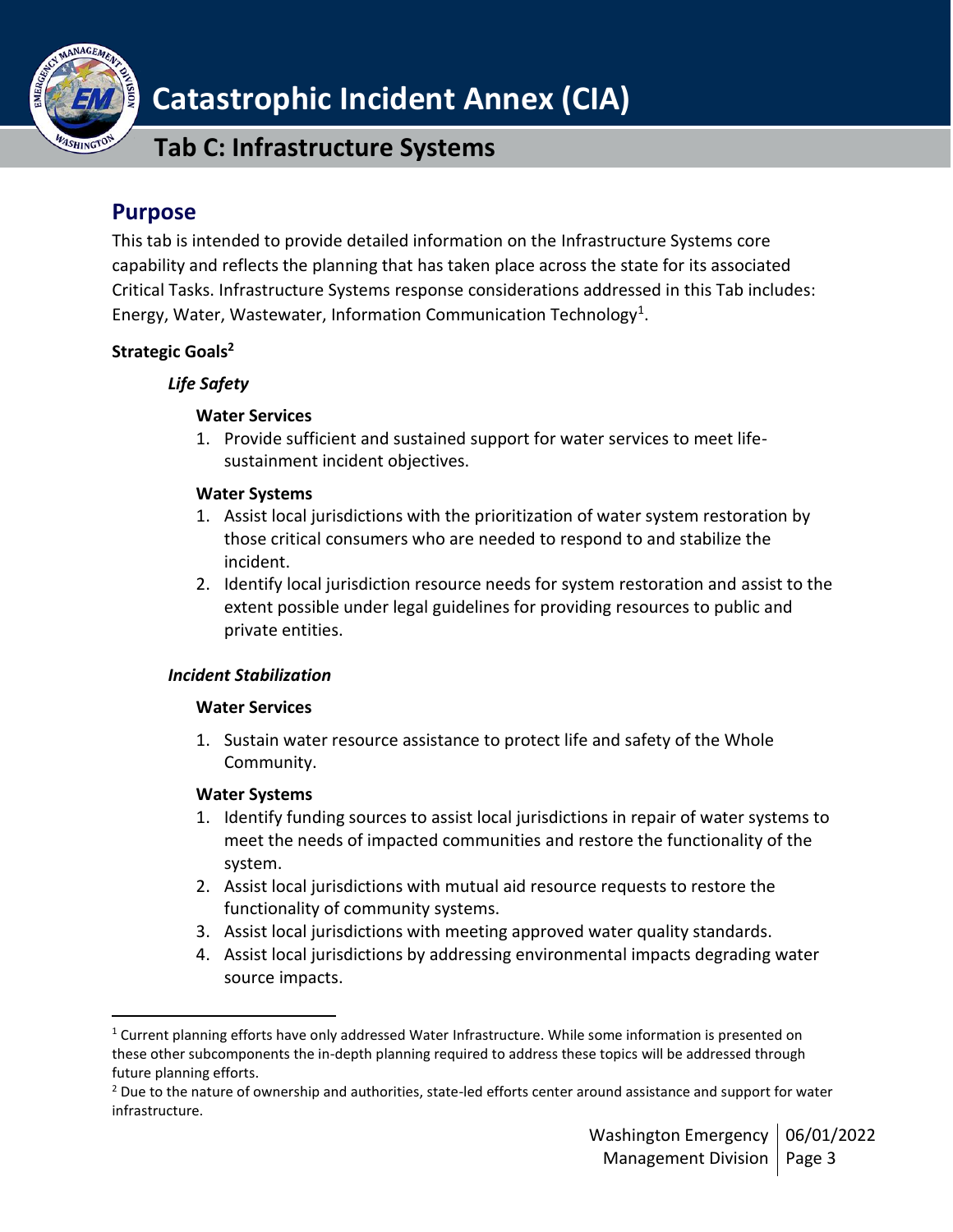

**Tab C: Infrastructure Systems**

## <span id="page-3-0"></span>**Situation Overview**

### <span id="page-3-1"></span>**General**

The infrastructure considered within this Tab is vulnerable to many geological, technological, and seasonal impacts for which any could result in a catastrophic incident by themselves.

### Water

Water is a potentially immediate need following an incident. Utilities that have infrastructure components which are in liquifiable soils, river valleys, or utilize non-seismically retrofitted pipe bridges are highly vulnerable to disruption. Impacts experienced to water infrastructure may negatively impact other Critical Infrastructure and Lifeline Sectors involved in immediate response operations. Conversely, impacts to other Critical Infrastructure or Lifeline Sectors may adversely impact or impair the ability of water utilities to function. For example:



*Figure 1 - Water Infrastructure Interdependencies*

### <span id="page-3-2"></span>**Planning Assumptions and Response Considerations**

Water

- The resources available post-incident may be insufficient to concurrently provide services and restore systems.
- Essential water utility personnel will likely not be available in sufficient numbers to operate, maintain, repair, and restore significant portions of the water system for the first few weeks of the incident.
- Water utilities may have the capabilities to do limited debris clearance and removal.
- A water provider's service area is likely not consistent with jurisdictional boundaries

Washington Emergency | 06/01/2022 Management Division | Page 4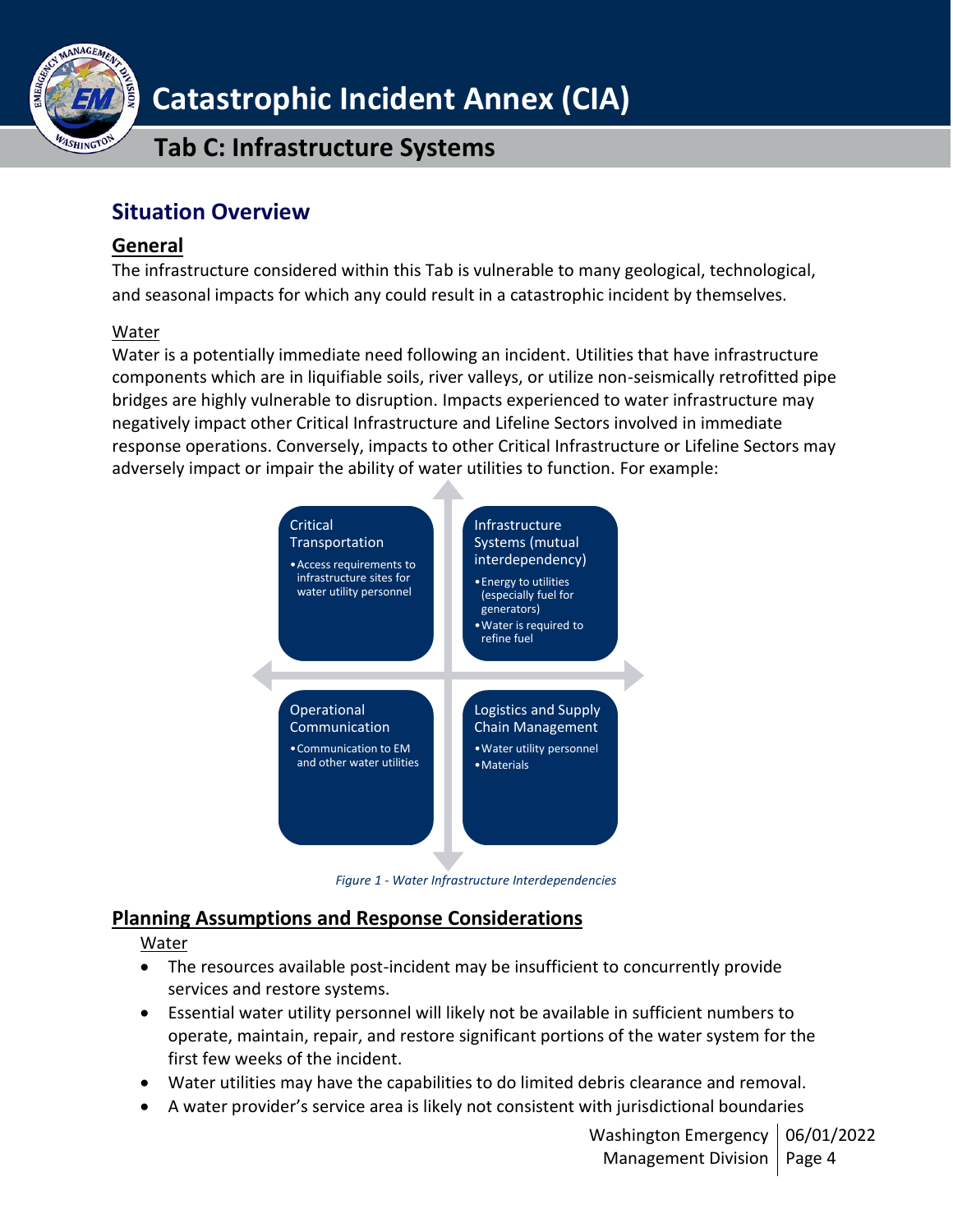

- A coordinated response involving water services may require the coordination of many different providers for a single community
	- $\circ$  Coordination structures must account for the possibility of many different providers of water.
- Water systems in dense urban settings may be out of water within 24 hours if significant damage is experienced to the infrastructure.
	- o Dense urban settings that experience damage to water systems may have a lower threshold to meet the requirements of catastrophic incident.
- Residents may self-evacuate to other outlying areas (e.g., friends and family residences)
	- o Those with AFN may be unable to self-evacuate and will require support
- Communities that are located at the "end of line" or on peninsulas may need immediate assistance to provide outside or alternative water resources.
- Populations may need to be moved from areas where water infrastructure is nonfunctioning and water services either cannot meet the demand or are beyond the response capacity to support it.
- Source water may be expected to be a primary source to draw water from post-incident.
- Damage assessments can take a week to occur and are dependent on time of occurrence. 3
- Priorities vary among water systems for the restoration of water for firefighting, hospitals, and hydration for the population.
	- o For some water systems there may be no established priorities.
	- o Other water system's priorities are dictated by the governing body of a jurisdiction.
- Non-potable water can be used for certain emergency services (where appropriate).
- There may be insufficient personnel, equipment, and materials (both specialized and general) to accomplish incident objectives due to resource competition with other response activities.
- Smaller utilities may be more vulnerable than larger utilities due to:
	- o Fewer materials and equipment available on hand
	- o Less seismic planning
	- o Less seismic retrofits
- The total number of population served by small water utilities should be factored in as those likely to be impacted by a disruption to water infrastructure.
- Water reservoirs may be quickly depleted of water following a significant incident that causes damage to the system.
- The period between onsite water quality testing and laboratory testing may take several days.

<sup>&</sup>lt;sup>3</sup> Estimation provided by water infrastructure subject matter experts during the planning effort for this core capability.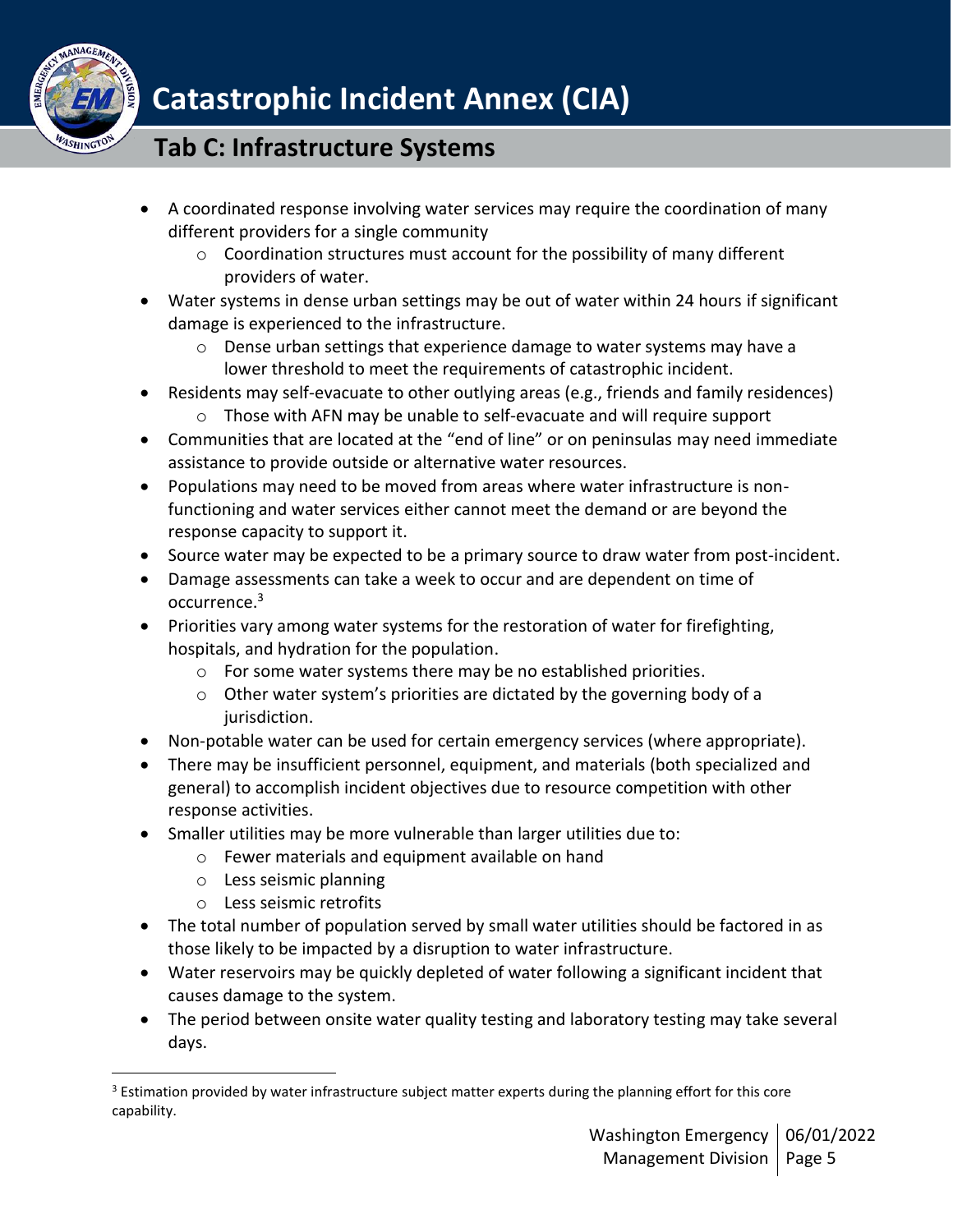

## **Tab C: Infrastructure Systems**

- Larger utilities may test and determine water quality faster than smaller utilities.
- Utilities who depend on private labs for water quality testing may have to seek alternatives post-incident.
- Duplication of effort may occur if communication between WARN, the water utility, and local emergency management is not occurring.
- Some impacted individuals, households given no alternatives, will use potentially contaminated source water.
- The ability to repair or restore water systems and/or provide water services is directly correlated to the condition of the transportation system.
- Water utilities may be able to operate 2 to 4 weeks with water treatment chemicals on hand.
- Local utilities and water providers should have a list of available sources for alternative water resources in their response plans.
- Water infrastructure (utility operators) will require the functioning of other services in order to maintain operations, provide additional services (community collection points), and repair and restore damaged systems.

### **Wastewater**

- Alternate wastewater services may include interconnections with neighboring wastewater utilities or providing portable toilets.
- Protecting utility facilities, equipment, and vital records is essential to restoring operations once an incident has occurred.
- Inoperable pumps at a wastewater utility can lead to sewage overflows that damage the environment, wastewater treatment technologies and threaten public health.
- Wastewater contamination emergencies could result in a surge of water sampling and analysis that can quickly overwhelm resources or require laboratory expertise unavailable to most utilities.
- Utility pipes may be contained in common structures (e.g., utilidors, utility corridors, etc.) that can result in one system disrupting others.
- There exists the potential for a higher risk of disease and illness without a working wastewater system.

#### **Energy**

• Except for some agency specific uses, the State of Washington does not own or operate any significant energy supply facilities, nor is it involved in any wholesale or retail energy transactions or businesses.<sup>4</sup>

<sup>4</sup> With the exception of rate regulation by the Washington Utilities and Transportation Commission (UTC), the State does not regulate energy financial transactions. Energy supply and distribution is a function almost entirely of the private sector or local jurisdictions (such as Public Utility Districts or municipal utilities).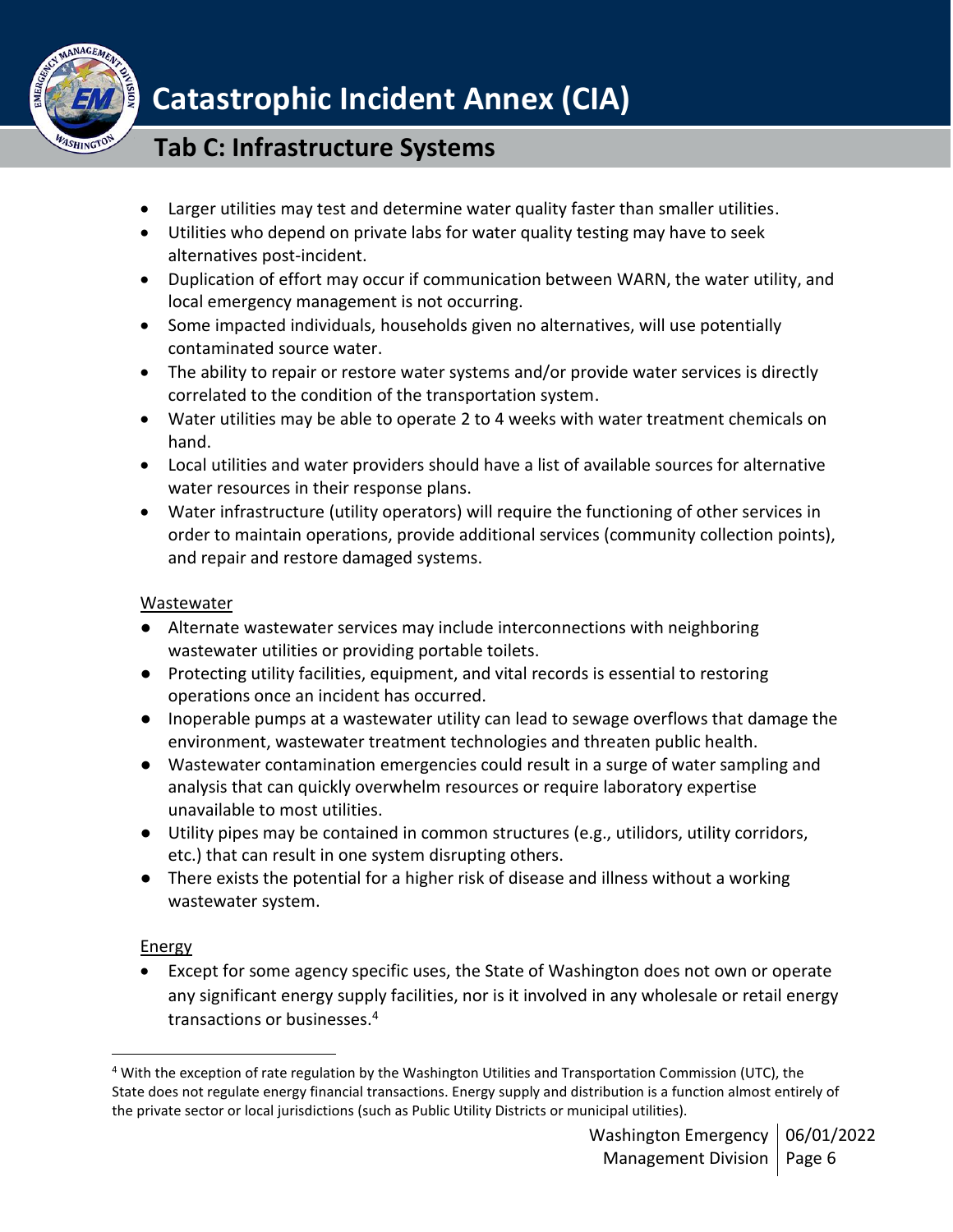

- Local fuel resupply is limited (Tacoma to Everett)
- Useable fuel inventories are low
- Unrationed fuel use is expected to exceed supply (prioritized rationing required)
- Bulk fuel deliveries will require significant coordination to move throughout the regions
- Fuel Points of Distribution (F-POD) may be implemented to facilitate deliveries within local jurisdictions
- The ability for energy providers to request mutual aid assistance through normal channels will be disrupted
- Issues within the transmission corridor must be addressed in combination with issue in the distribution system
- Transmission cannot be fully reestablished until distribution lines are ready to accept load
- Initial system safe shutdowns (breakers tripping due to shorts) may cause statewide blackouts that could impact transmission throughout the region covered by the Western Electricity Coordinating Council
- Short term distributed generation (generators) will be required to provide energy to critical facilities
- The use of generators will require short and long-term prioritization of fuel distribution
- Large scale above ground and underground storage can experience structural damages, impacting seasonal natural gas availability
- Pipelines may experience breaks and leaks, impacting product availability in the western US
- Restoration of fuel refinery operations will require both water and electricity (to include replacement of components)
- Damage to petroleum ports and rail may impact crude stock for refineries
- Damage to refined product pump stations will impact end consumers
- Fuel stations with generators are limited and consumers may not be able to easily access gasoline for evacuation or small generators<sup>5</sup>
- Damage to transportation corridors may reduce the overall demand for petroleum products, however fuel demand for response and recovery efforts will increase significantly and be a high priority for the first weeks and months of a catastrophic incident.

<sup>&</sup>lt;sup>5</sup> There should also be secondary considerations made for impacts to payment systems as many individuals rely on electronic payment, which may be inoperable.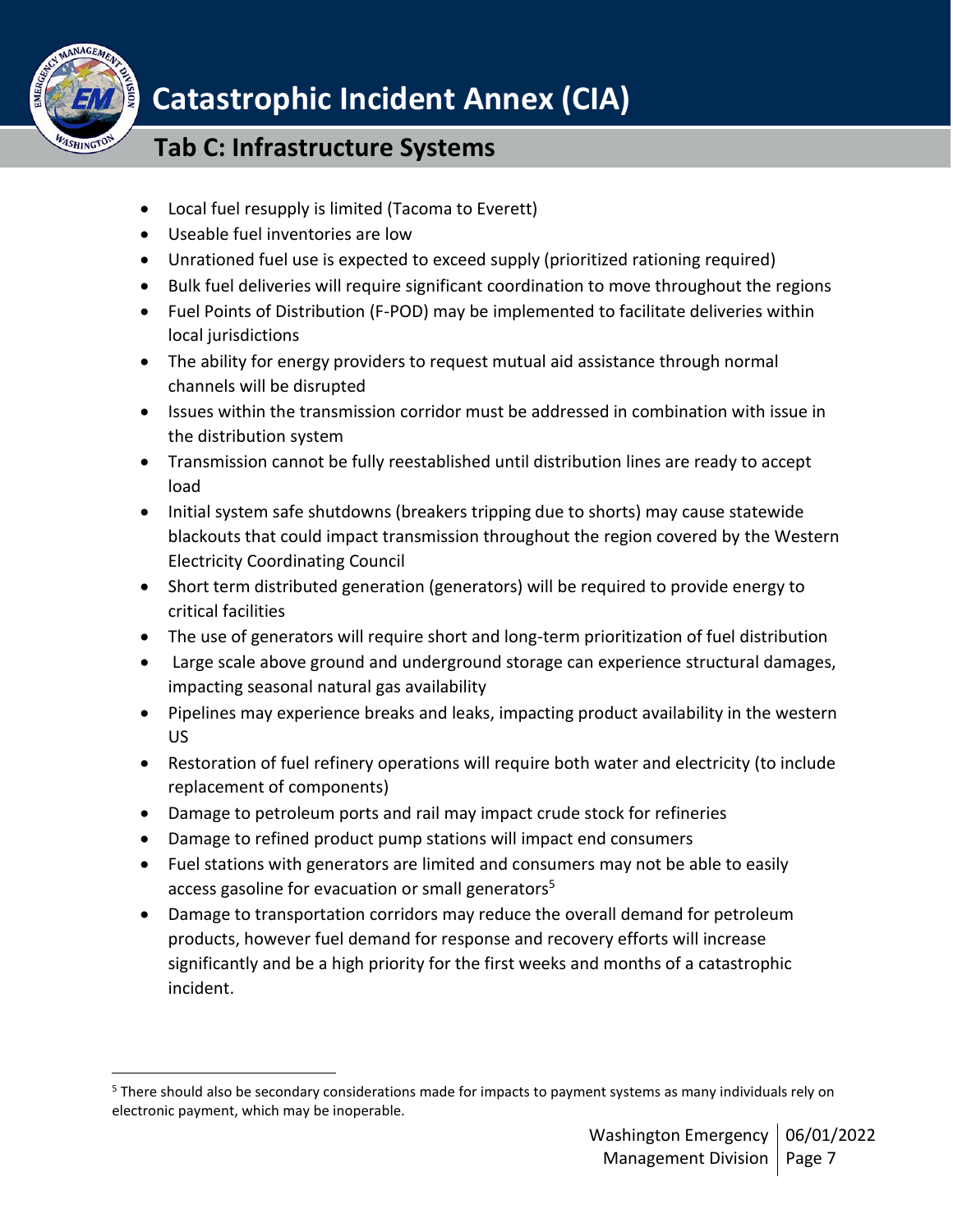

## **Tab C: Infrastructure Systems**

• Fuel refinement requires potable water, requiring water quality testing to be performed.

### Information and Communications Technology<sup>6</sup>

- The SEOC's Alert and Warning Center provides for a centralized point for ICT to be sent and received across the state.
- Movable and deployable resources capable of establishing and providing immediate communications infrastructure using ICT will be necessary to facilitate a response in which communications has become disrupted.
- Collaboration with the Private Sector will be required to bring in temporary resources which can establish necessary communications.
- The use of GPS systems in emergency response during a catastrophic incident will be essential in coordinating emergency response and communicating and mapping impacts through GIS.
- The common use of WebEOC across the state is essential in coordinating resource requests and resource tracking.
- Maintaining ICT file sharing and communications systems (e.g., MS SharePoint and MS Teams) which can allow access from any location is necessary to coordinate both internal and external operations.
- Social media and communications applications available to the general public can become a primary source of information when situational awareness has become severely affected. These platforms can be utilized to allow community members to feed information to response personal to provide situational assessment.
- ICT tools can be limited by user training and knowledge of the systems being employed.
- o Some systems and tools require qualified individuals to operate and maintain. ● Systems may be incompatible with each other across different manufacturers, vendors,
	- and application version.
		- $\circ$  This issue may not be apparent until a disaster has disabled commonly used systems necessitating the use of other systems which are then found to be incompatible during the incident.

<sup>6</sup> Some information on this topic was retrieved from: Hu, Qian & Kapucu, Naim. (2014). Information Communication Technology Utilization for Effective Emergency Management Networks. Public Management Review. 18. 1-26. 10.1080/14719037.2014.969762.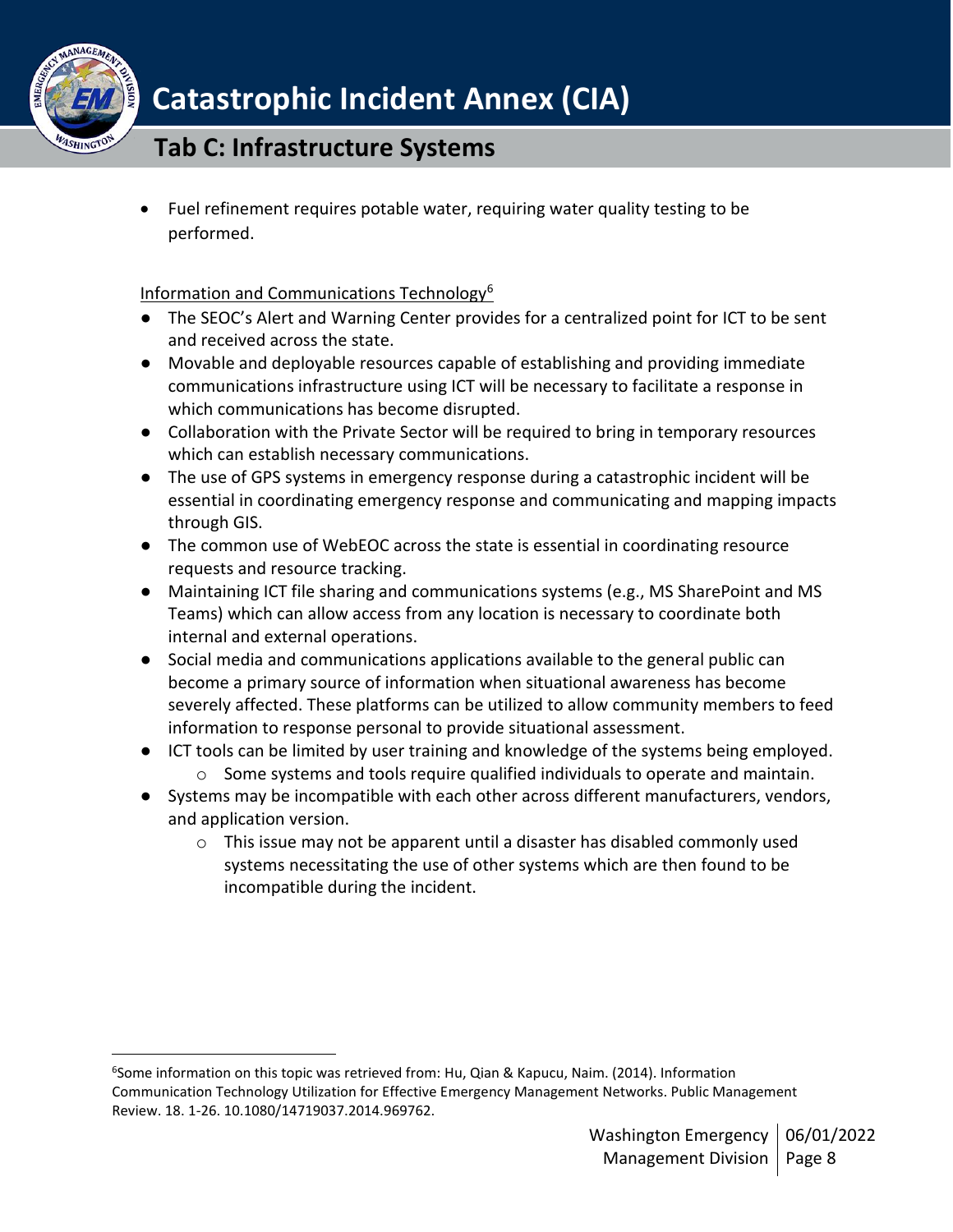

## **Tab C: Infrastructure Systems**



*Figure 2 - ICT Nodes and Tools*

### <span id="page-8-0"></span>**Capability Targets**

*Placeholder*

MANAGEME

WASHINGTO

EME

### <span id="page-8-1"></span>**Non-Standardized Targets**

<span id="page-8-2"></span>*Placeholder*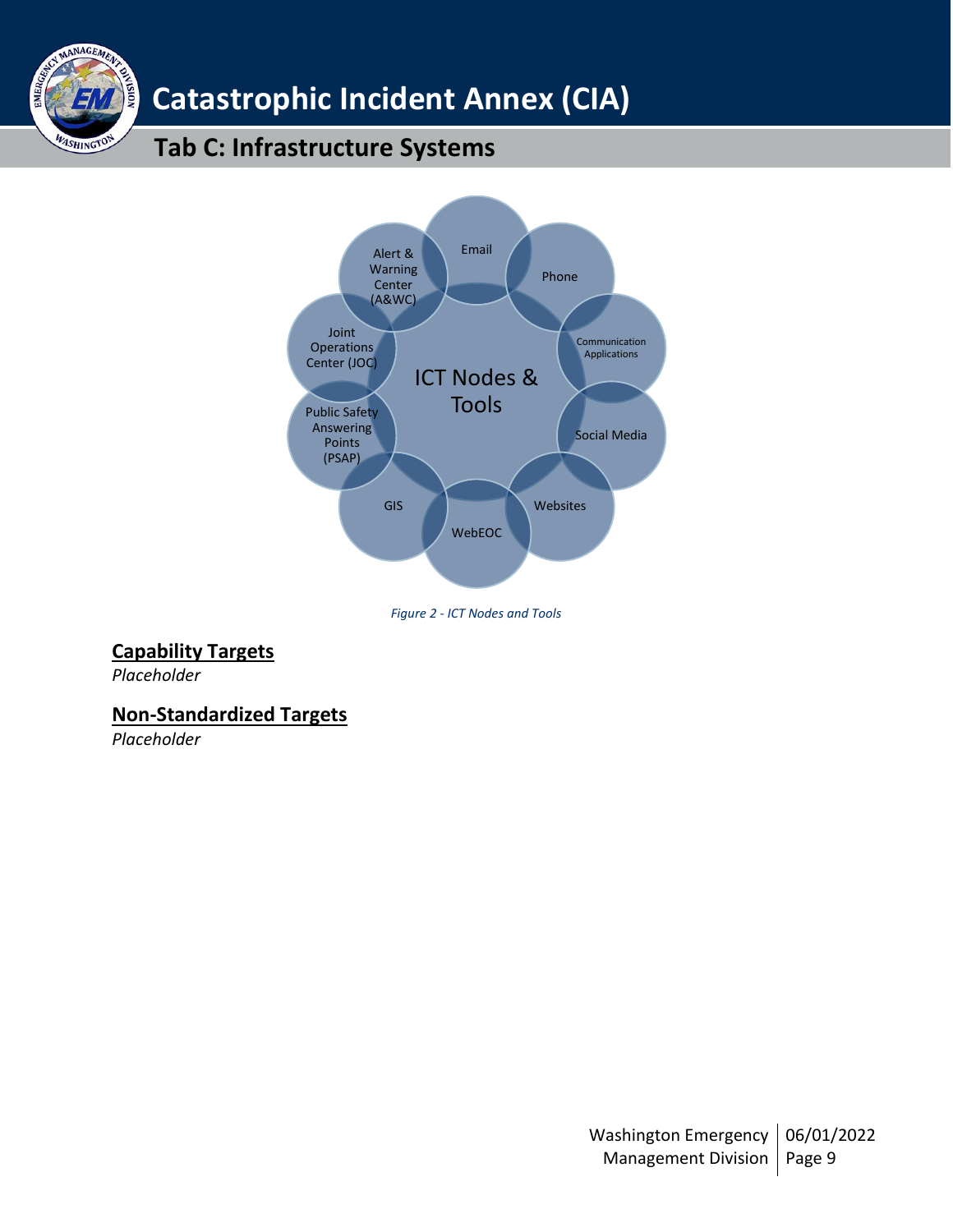

**Tab C: Infrastructure Systems**

## **Concept of Operations**

## <span id="page-9-0"></span>**General**

Upon notification of an incident significant enough to disrupt an infrastructure system capable of presenting life safety issues that exceed the capabilities of local response and the typical coordination used through activated ESFs to deploy resources and services, then the Operations Section will establish the Business and Infrastructure Branch<sup>7</sup>. These activated ESFs will:

- Coordinate with impacted jurisdictions and the appropriate activated Sections to coordinate the delivery of resources and services
- Identify state resource gaps in meeting resource requests
- Identify barriers and limitations in deploying state resources
- Provide information on impact effects over time to assist in the identification of sustainment or degradation in Community Lifelines.

### **Critical Consumers**

Critical consumers are infrastructure, businesses, or organizations that produces a commodity or enables a service vital to a community's safety, security, and public health. During a large incident which disrupts many systems and capabilities, critical consumers represent dependencies and interdependencies that should be addressed during a response to ensure that functions and capabilities are stood back up together.

### <span id="page-9-1"></span>**Water**

For the purposes of this plan, water infrastructure is comprised of 2 elements: water systems and water services. Water systems include treatment facilities, distribution pipelines, transmission pipelines, storage facilities and locations, dams (as a component of a reservoir/water supply), and source water. Water Services include providing water to the public, providing water for critical infrastructure, providing water for emergency services, and providing water for Mass Care Services.



*Figure 3 - Components of Water Systems and Water Services*

 $7$  Based on incident impacts and response objectives, not all of the ESFs associated with this Branch may require activation or inclusion.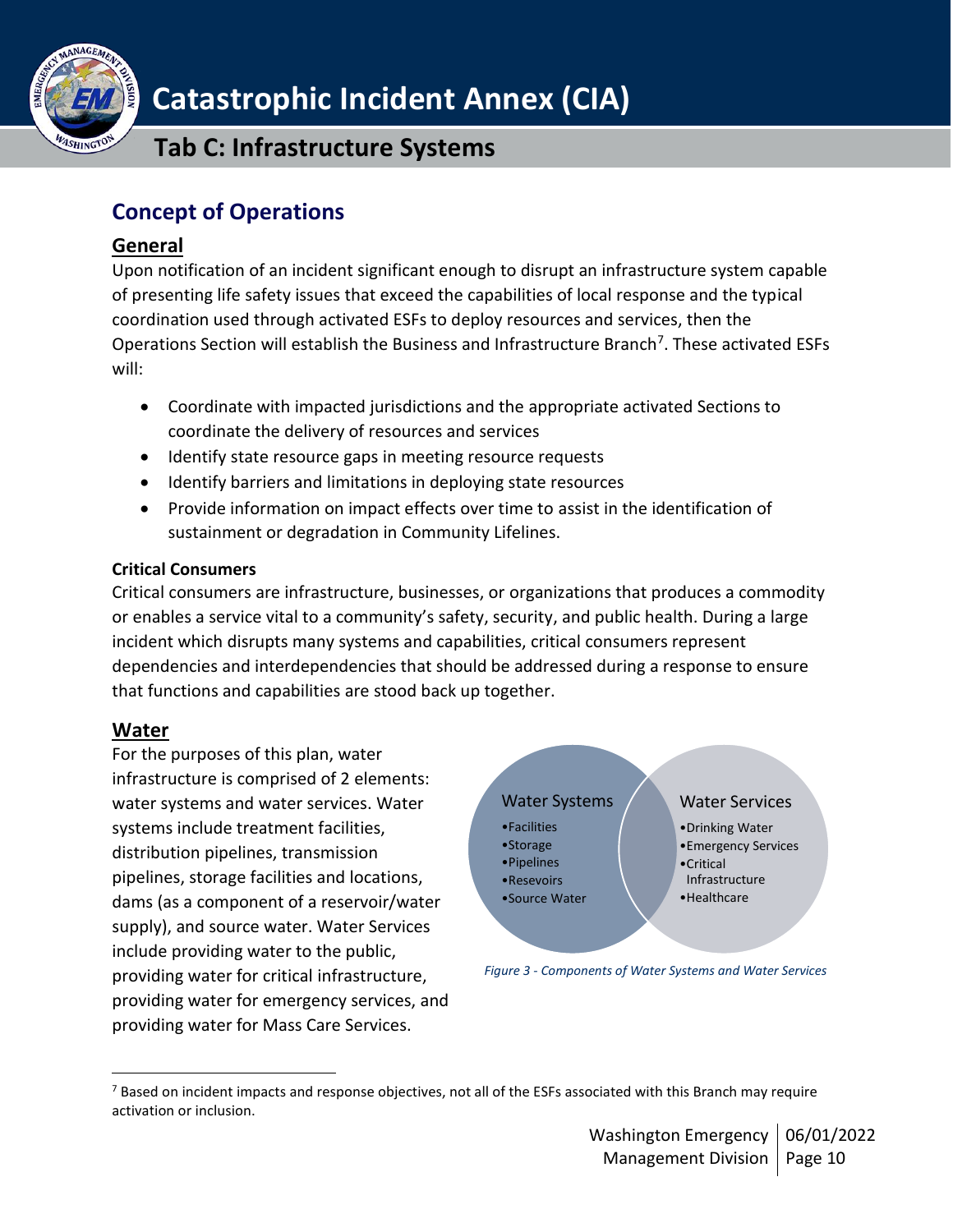

## **Tab C: Infrastructure Systems**

The commitment of resources to one response objective will diminish the capabilities to meet other response objectives that utilize like resources. Incident objectives that include both water restoration and providing water services will compete for similar resources. Early incident objectives should focus on providing water services until operations have been established and similar/conflicting resources can be redirected towards restoration.

Fuel prioritization must include water utilities that are essential in providing services to large populations or that do not have access to alternative water services. Fuel prioritization should also reflect the assessment of evacuation potential based on water availability as fuel may not be required for areas that are [temporarily] deemed unable to support life based on other planning factors (i.e., availability of resources and essential services.

| Short-Term                | Provide potable water to impacted jurisdictions which meet immediate life safety<br>needs.       |
|---------------------------|--------------------------------------------------------------------------------------------------|
| Incident                  | Coordinate the restoration of water quality to approved standards                                |
| Stabilization             | Provide potable water to impacted jurisdictions which address life sustainment gaps              |
| Long-Term                 | Identify long-term solutions for jurisidictions anticipating extended outages in service         |
|                           | Coordinate and facilitate mutual aid for the restoration of systems                              |
| Response                  | Monitor for and address supply chain disruptions                                                 |
| Transition to<br>Recovery | Identify triggers and other conditions needed for a transfer to a Recovery Support<br>Function.  |
| <b>End State</b>          | Provide sufficient and sustained water services to meet life-sustainment incident<br>objectives. |

#### *Response Objectives*

*Figure 4 - Water Infrastructure Systems Response Objectives*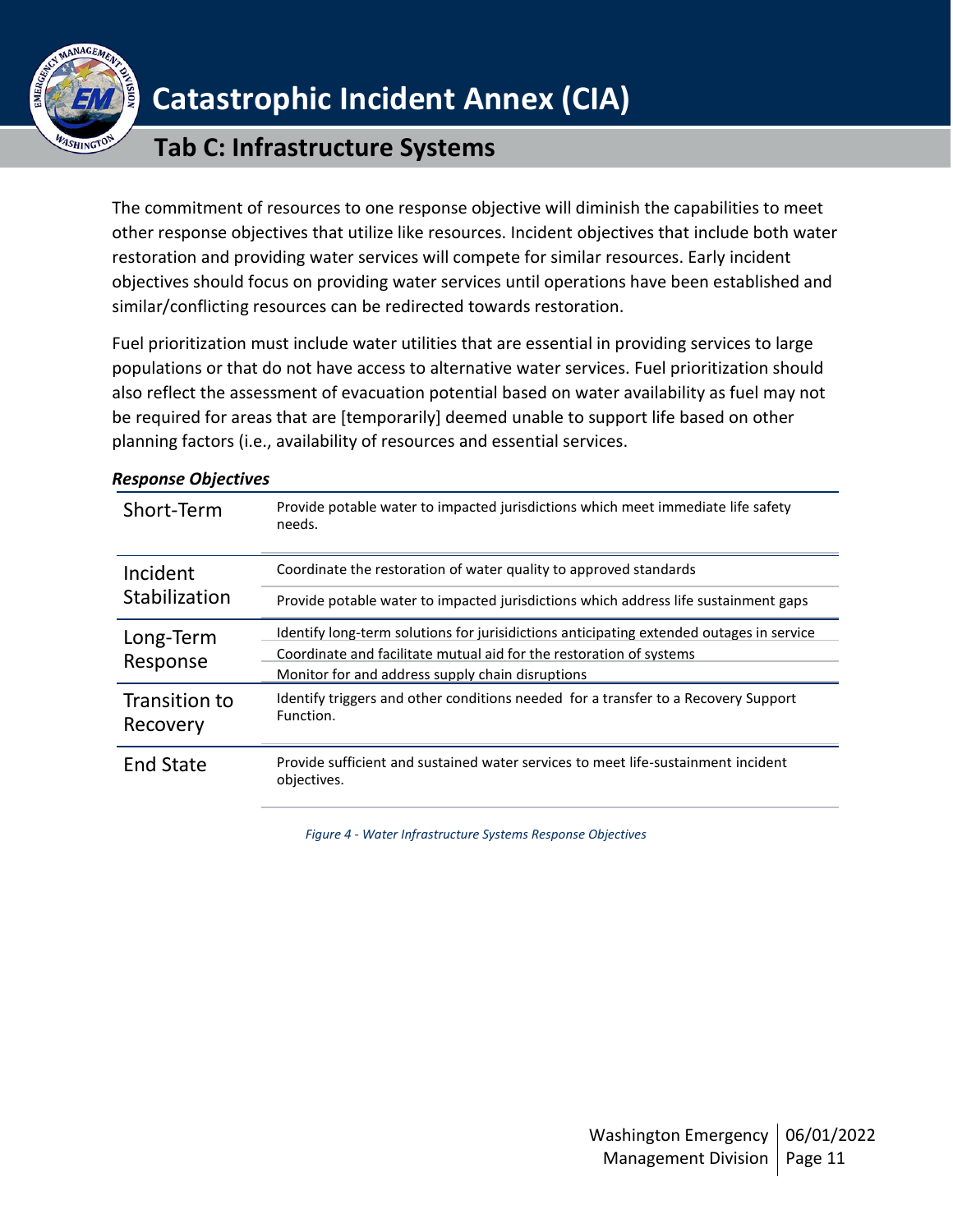

## **Tab C: Infrastructure Systems**

#### **Water Systems**

Water infrastructure (utility operators) will require the functioning of other services to maintain operations, provide additional services (community collection points), and repair and restore damaged systems.

Water systems restoration should be prioritized by the critical consumers it enables. These critical consumers are those that are necessary to meet incident stabilization goals. The damage state of a facility and its corresponding components will determine if the facility can be easily repaired within the early parts of the incident. Smaller utilities who purchase water from larger suppliers will be impacted by the priorities of the supplier. Prioritized repair should also account for:

*The term Critical Infrastructure has slightly different meanings across sectors.* 

*Within the water sector, Critical Infrastructure can refer to the components of the system (e.g., pipes pumps, and tanks) rather than the system or utility itself.*

- Hospitals are considered Critical Consumers of water infrastructure and will be required to be a part of a prioritized restoration.
- Dams are a critical part of a water system when used by water utility. The reservoirs created by the dam can also represent a major water source when the system has been compromised.
- Efforts and objectives that are focused on water infrastructure must account for transportation impacts and in some cases may require that specific transportation routes are prioritized to allow for water infrastructure personnel to conduct operations

A water system that maintains sufficient pressure post-incident will meet water quality standards so long as the original source maintains standards. If water pressure is degraded, the water quality in the system may contain contaminants. Water that has not been tested is considered non-potable. As such some boil water orders will be communicated to large areas that may contain both clean and contaminated water. Actions taken to mitigate against bacterial contaminates (i.e., increasing chlorine levels) will require additional resource support.

Densely populated urban settings will require a specific targeted focus due to the greater potential for loss of life from lack of water and this will require coordinated response planning with mass care services operations involving Community Points of Distribution (CPOD).

#### **Water Services**

Providing water services is one of the primary focuses for catastrophic response. Water utilities with infrastructure components in heavily impacted areas and those communities which reside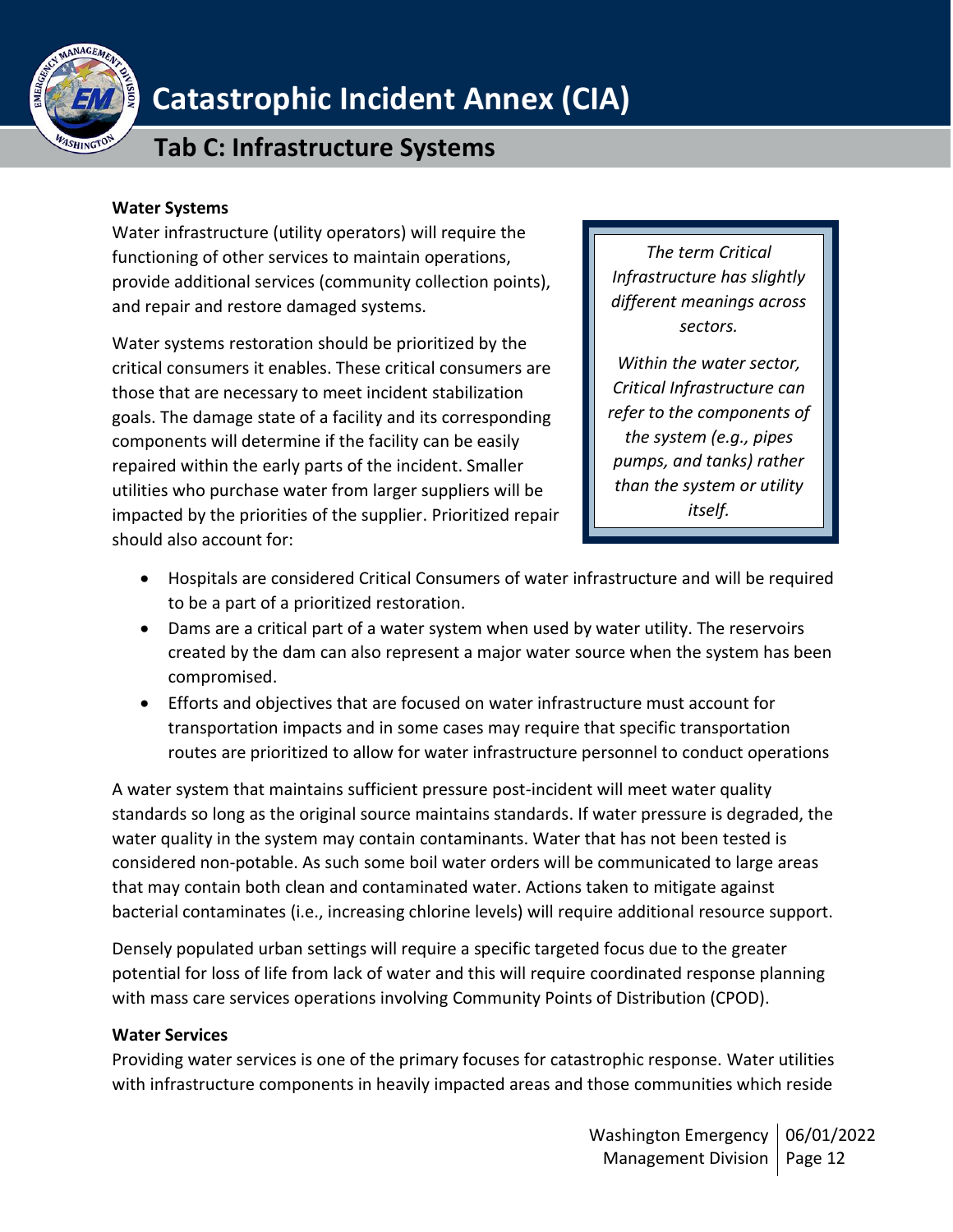

## **Tab C: Infrastructure Systems**

on the exterior of service areas will require extended water service operations due to the amount of time and resource required to restore damaged and impacted systems. Policy groups at all levels will be required to quickly address how water should be provided for impacted areas to save and sustain lives.

Large-scale/long-term water services will be employed when restoration targets impact life sustainment. If water impacts are expected to last longer than 1 day, and an area has a significantly large population, then this incident is potentially catastrophic. Densely populated urban settings will require a specific targeted focus due to the greater potential for loss of life from lack of water.

Efforts centered around obtaining and employing alternative water resources should be a primary and continuous focus early in the incident. These efforts should be maintained until a clear restoration timeline is established. Resources should be demobilized according to a phased approach to limit potential disruption.

### **WARN**

The Washington Water/Wastewater Agency Response Network (WA-WARN) allows water and wastewater systems to receive rapid mutual aid and assistance from other systems during an emergency. Utilities sign the WARN standard agreement, which allows them to share resources with other Washington systems that have signed the agreement.

The WARN member who needs help identifies the resources needed to respond. The WARN member can either contact a fellow WARN member who has the necessary resources directly or use a state-specific process for requesting aid. Information provided by WARN should be incorporated in Situational Assessment.

### <span id="page-12-0"></span>**Debris Clearance and Removal**

Both debris clearance and removal may be necessary to access an infrastructure site that has sustained damage from fallen or collapsed objects. These functions may occur over an extended period of time and exceed the time horizon of an initial response and transition into sustained response and recovery. Debris disposal is not addressed in this planning but should be considered when working with contractors.

#### **Debris Clearance**

Debris Clearance activities are likely to be essential in establishing access to a worksite.

• Most water utilities have the capability to do minor debris clearance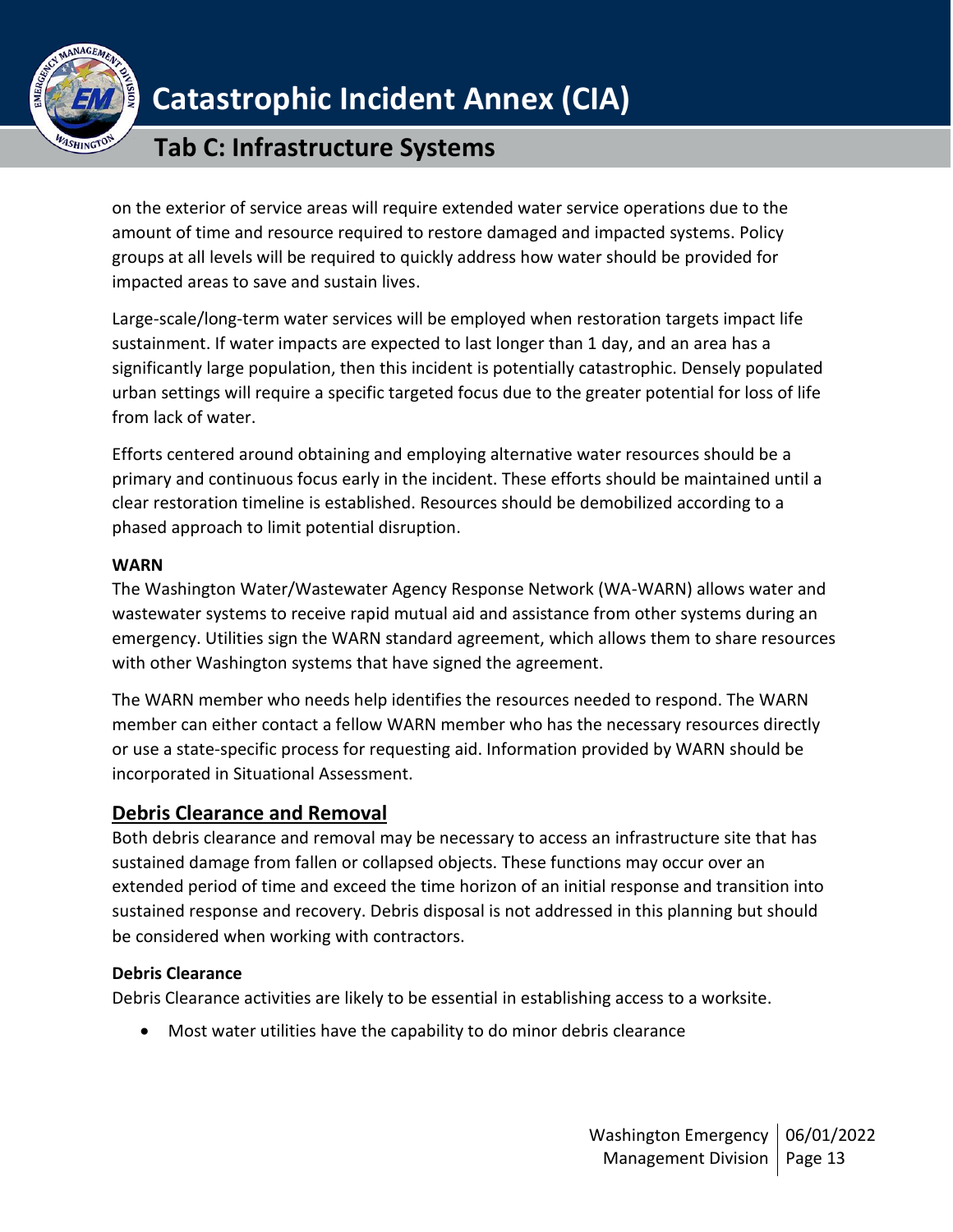

## **Tab C: Infrastructure Systems**

#### **Debris Removal**

Some infrastructure sites may require the removal of objects that are obstructing the operation and present a persistent problem (e.g., fallen trees clogging a water intake). Other removal activities may likely occur over large amounts of time and require resources that are unavailable because they are being employed elsewhere. Due to the time required to accomplish debris removal, only specific situations should be considered.

### <span id="page-13-0"></span>**Primary Core Capabilities**

### **Infrastructure Systems**

*Objective:*

Stabilize critical infrastructure functions, minimize health and safety threats, and efficiently restore and revitalize systems and services.

#### *Energy*

Facilitate the strategic restoration of electrical grid and fuel resources to affected population, critical services, and critical infrastructure.

#### *Water*

Facilitate the strategic restoration of water supply and distribution systems to affected population, critical services, and critical infrastructure.

#### *Wastewater*

Facilitate the strategic restoration of wastewater collection and treatment systems to affected population, critical services, and critical infrastructure.

#### *Information Communications Technology*

Facilitate the strategic restoration of information communications technology systems to affected population, critical services, and critical infrastructure.

#### *Expected Outcome:*

Facilitate the coordinated effort of multiple dependent and interdependent critical infrastructure sectors to stabilize internal operations and system restoration.

### *Critical Tasks:*

- 1. Decrease and stabilize immediate infrastructure threats to the affected population, to include survivors in the heavily damaged zone, nearby communities that may be affected by cascading effects, and mass care support facilities and evacuation processing centers with a focus on life-sustainment and congregate care services.
- 2. Re-establish critical infrastructure within the affected areas to support ongoing emergency response operations, life sustainment, community functionality, and a transition to recovery.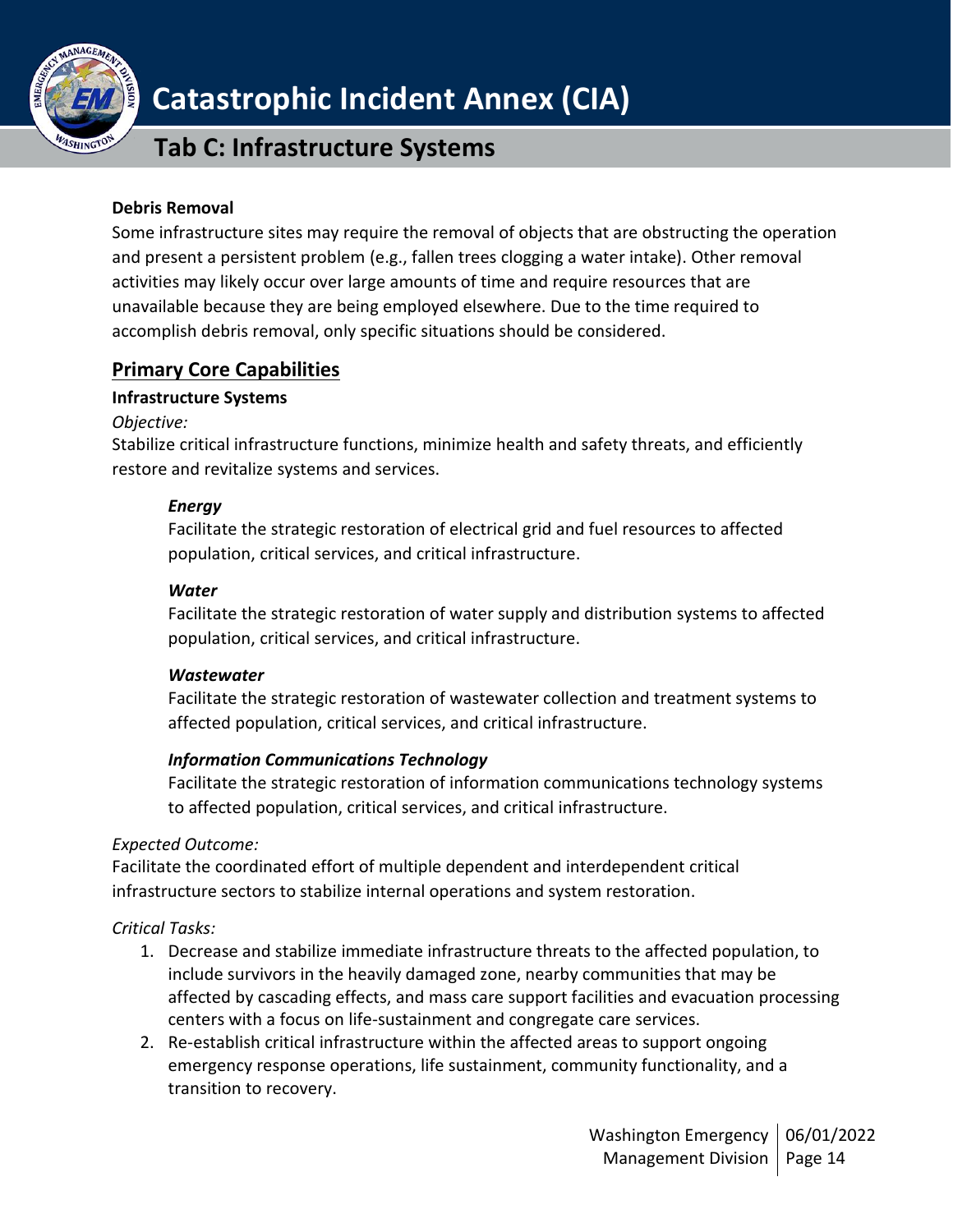

## **Tab C: Infrastructure Systems**

- 3. Provide for the clearance, removal, and disposal of debris.
- 4. Formalize partnerships with governmental and private sector cyber incident or emergency response teams to accept, triage, and collaboratively respond to cascading impacts in an efficient manner.

## <span id="page-14-0"></span>**Supporting Core Capabilities**

### **Operational Coordination**

### *Objective:*

The National Preparedness Goal defines operational coordination as the ability to establish and maintain a unified and coordinated operational structure and process that appropriately integrates all critical stakeholders and supports the execution of core capabilities.

*Critical Tasks:*

- 1. Mobilize all critical resources and establish command, control, and coordination structures within the affected community, which may no longer be defined by established jurisdictional boundaries as needed throughout the duration of an incident.
- 2. Enhance and maintain command, control, and coordination structures (C3), consistent with the National Incident Management System (NIMS), to meet basic human needs, stabilize the incident, and facilitate the integration of restoration and recovery activities.

### **Operational Communication**

#### *Objective:*

Ensure the capacity for timely communications in support of security, situational awareness, and operations by any and all means available, among and between affected communities in the impact area and all response forces.

*Critical Tasks:*

- 1. Ensure the capacity to communicate with both the emergency response community and the affected populations and establish interoperable voice and data communications between the Federal, tribal, state, and local levels through primary and redundant communications technology and protocols.
- 2. Re-establish sufficient communications infrastructure within the affected areas to support ongoing life-sustaining activities, provide basic human needs, and facilitate the integration of recovery activities.
- 3. Re-establish critical information networks, including cybersecurity information sharing networks, to inform situational awareness, enable incident response, and support the resilience of key systems.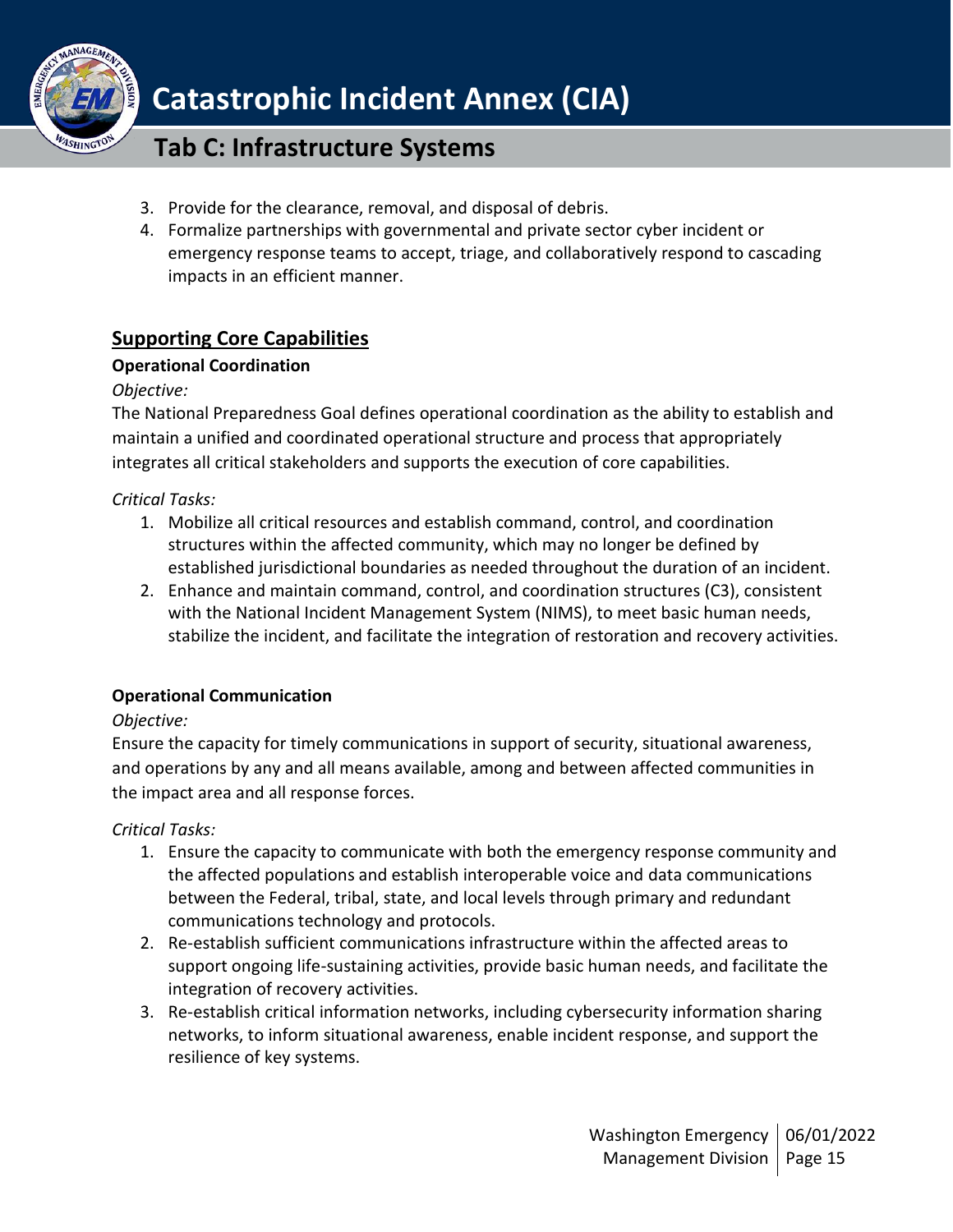

## **Tab C: Infrastructure Systems**

#### **Situational Assessment**

#### *Objective:*

Provide all decision makers with decision-relevant information regarding the nature and extent of the hazard, any cascading effects, and the state of the response.

#### *Critical Tasks:*

- 1. Deliver information sufficient to inform decision making regarding immediate lifesaving and life-sustaining activities, and engage governmental, private, and civic sector resources within and outside of the affected area to meet basic human needs and stabilize the incident.
- 2. Deliver enhanced information to reinforce ongoing lifesaving and life-sustaining activities, cascading impacts, and engage governmental, private, and civic sector resources within and outside of the affected area to meet basic human needs, stabilize the incident, and facilitate the integration of recovery activities.

### **Logistics and Supply Chain Management**

### *Objective:*

Deliver essential commodities, equipment, and services in support of impacted communities and survivors, to include emergency power and fuel support, as well as the coordination of access to community staples. Synchronize logistics capabilities and enable the restoration of impacted supply chains.

#### *Critical Tasks:*

- 1. Mobilize and deliver governmental, nongovernmental, and private sector resources within and outside of the affected area to save lives, sustain lives, meet basic human needs, stabilize the incident, and facilitate the integration of recovery efforts, to include moving and delivering resources and services to meet the needs of disaster survivors.
- <span id="page-15-0"></span>2. Enhance public and private resource and services support for an affected area.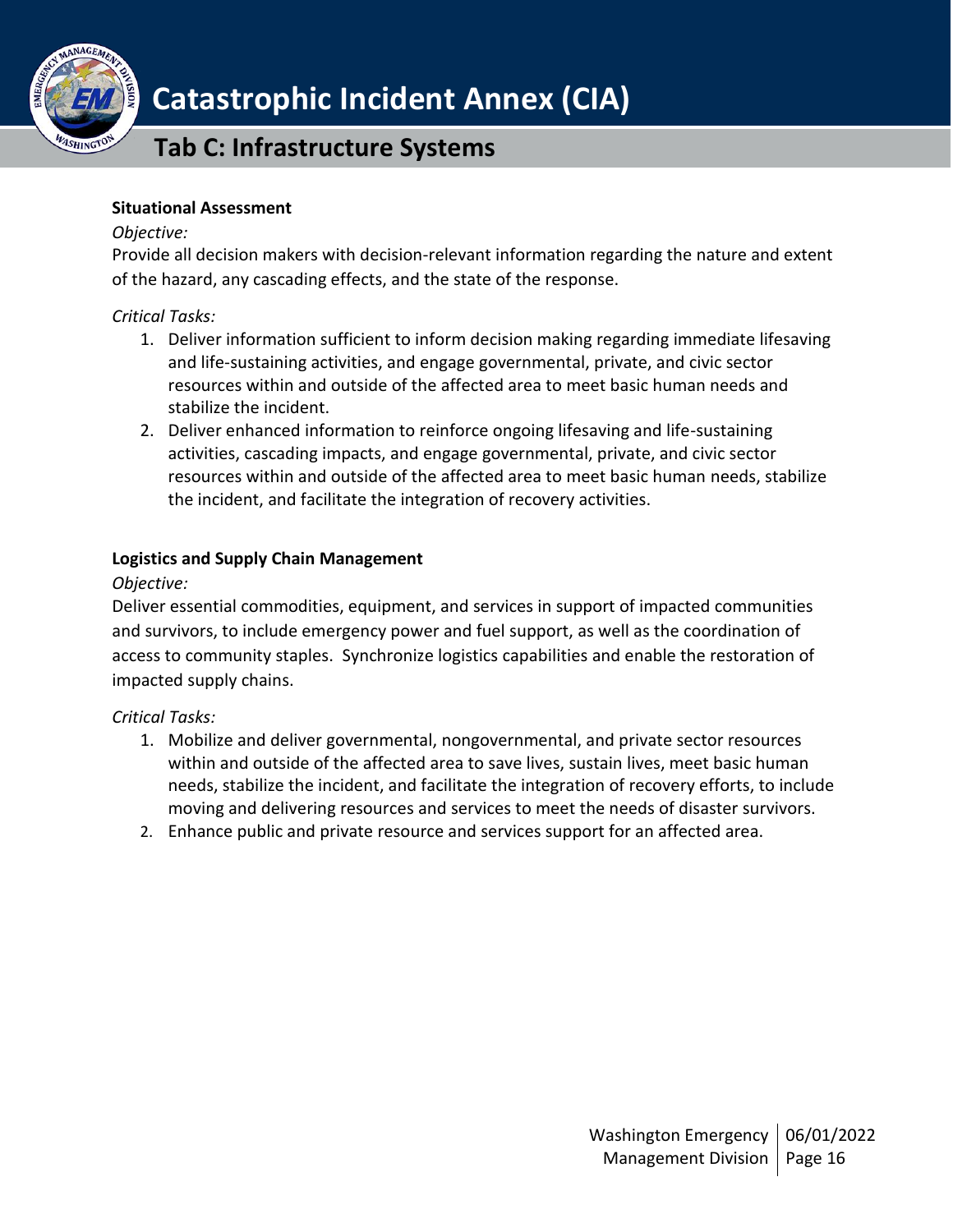

**Tab C: Infrastructure Systems**

## **Organization**

### <span id="page-16-0"></span>**Mobilization**

#### **Water**

No Washington state agency or department holds authority over local drinking water systems outside of issues surrounding water quality and environmental impacts. Authority for the operation and prioritizations of local water systems resides at the local levels and coordination will be established through county emergency management. For incidents involving the following topics, these state agencies will respond:

| <b>State-Involvement with Public and Private Water Systems</b> |                                                                    |                                               |  |  |
|----------------------------------------------------------------|--------------------------------------------------------------------|-----------------------------------------------|--|--|
| <b>Impacted Function</b>                                       | Agency/Department Responsible                                      | <b>ICS Position</b>                           |  |  |
| <b>Water Quality</b>                                           | Department of Health - Office of<br>Drinking Water                 | ESF <sub>8</sub>                              |  |  |
| <b>Environmental Impacts</b><br>(Wastewater)                   | Department of Ecology                                              | ESF <sub>3</sub>                              |  |  |
| Water Services <sup>8</sup>                                    | SEOC Logistics and the Department of<br><b>Enterprise Services</b> | <b>SEOC Logistics and</b><br>ESF <sub>7</sub> |  |  |

*Table 1 - Impacted Function to Responsible State Agency*

State operations can assist local emergency management by participating in the coordination of the Washington Water and Wastewater Response Network (WAWARN) and through collaboration with regional and sub-regional groups. WAWARN utilizes the membership of water and wastewater providers to participate in both response and non-response activities. Regional and sub-regional groups can provide an invaluable mechanism in gathering neighboring utilities together to collectively seek information, relay information, collectively inform, and assess Community Lifeline impacts. Due to the high number of water providers, it is impractical to manage the number of impacted organizations without establishing a mechanism to manage span of control.

| Known Regional / Sub Regional Groups |                                                  |  |
|--------------------------------------|--------------------------------------------------|--|
| <b>Organization Name</b>             | Membership Area                                  |  |
| Water Supply Forum                   | Snohomish, King, and Pierce counties             |  |
| Cascade Water Alliance               | Bellevue, Issaquah, Redmond, Sammamish, Tukwila, |  |
|                                      | and parts of unincorporated King County.         |  |

*Table 2 - Regional and Sub-Regional Water Infrastructure Groups*

<sup>&</sup>lt;sup>8</sup> Water Services refers to utilizing state Master Contracts to locate and purchase potable water resources.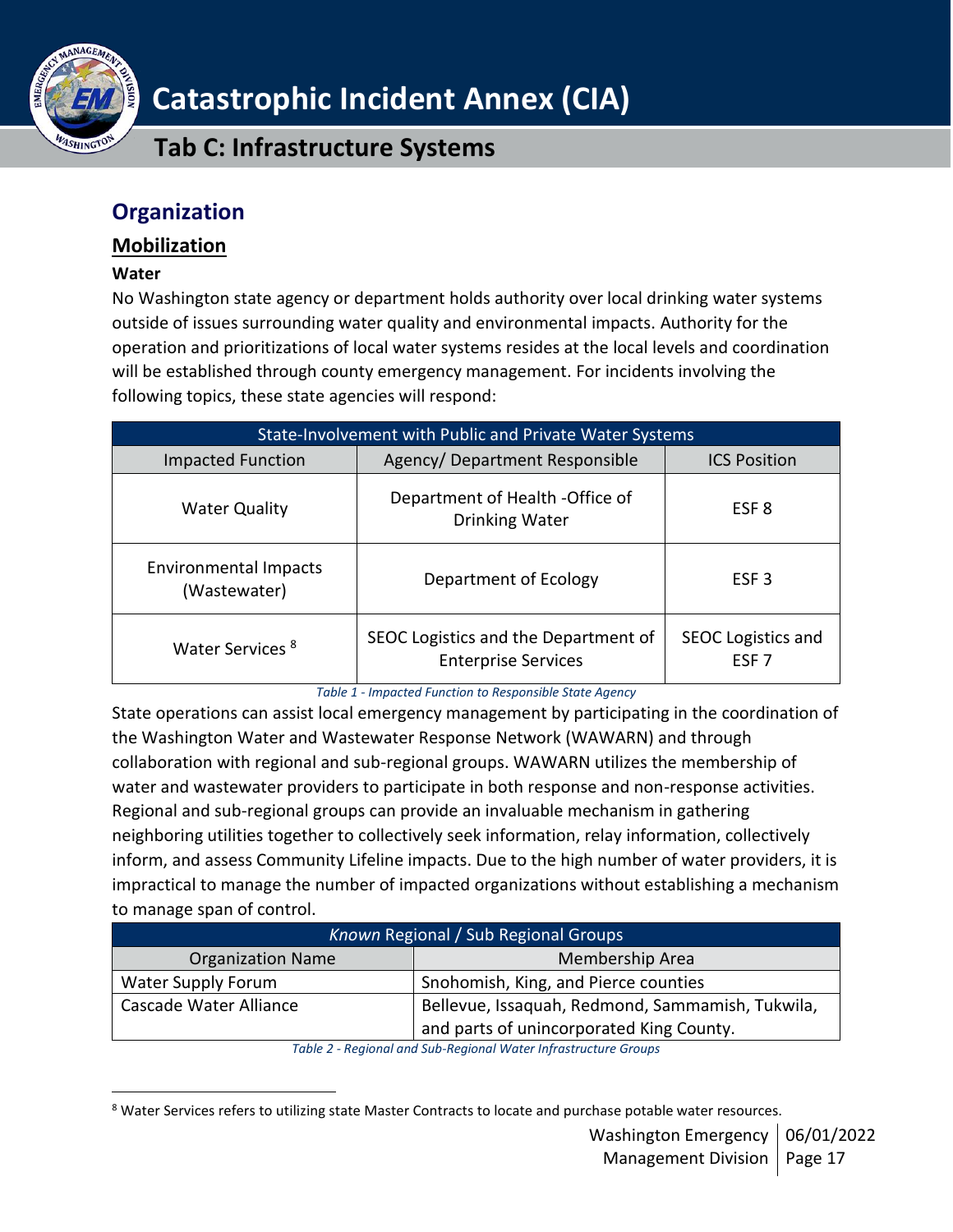

## **Tab C: Infrastructure Systems**

Mobilization for the impacts of a significant incident will require a complex series of interactions between the Policy Group, UCG, SEOC Operations & Logistics Section, and Local EM to navigate the ability of the state to provide support for local government and potentially private sector resource requestors.

## **Structure**

Infrastructure Systems response operations fall within the Business and Infrastructure Branch of the Operations Section. The appropriate ESFs should be activated based on all-hazards response and should also include and make space for the local groups and organizations who possess resources or offer unique collaboration.

<span id="page-17-0"></span>

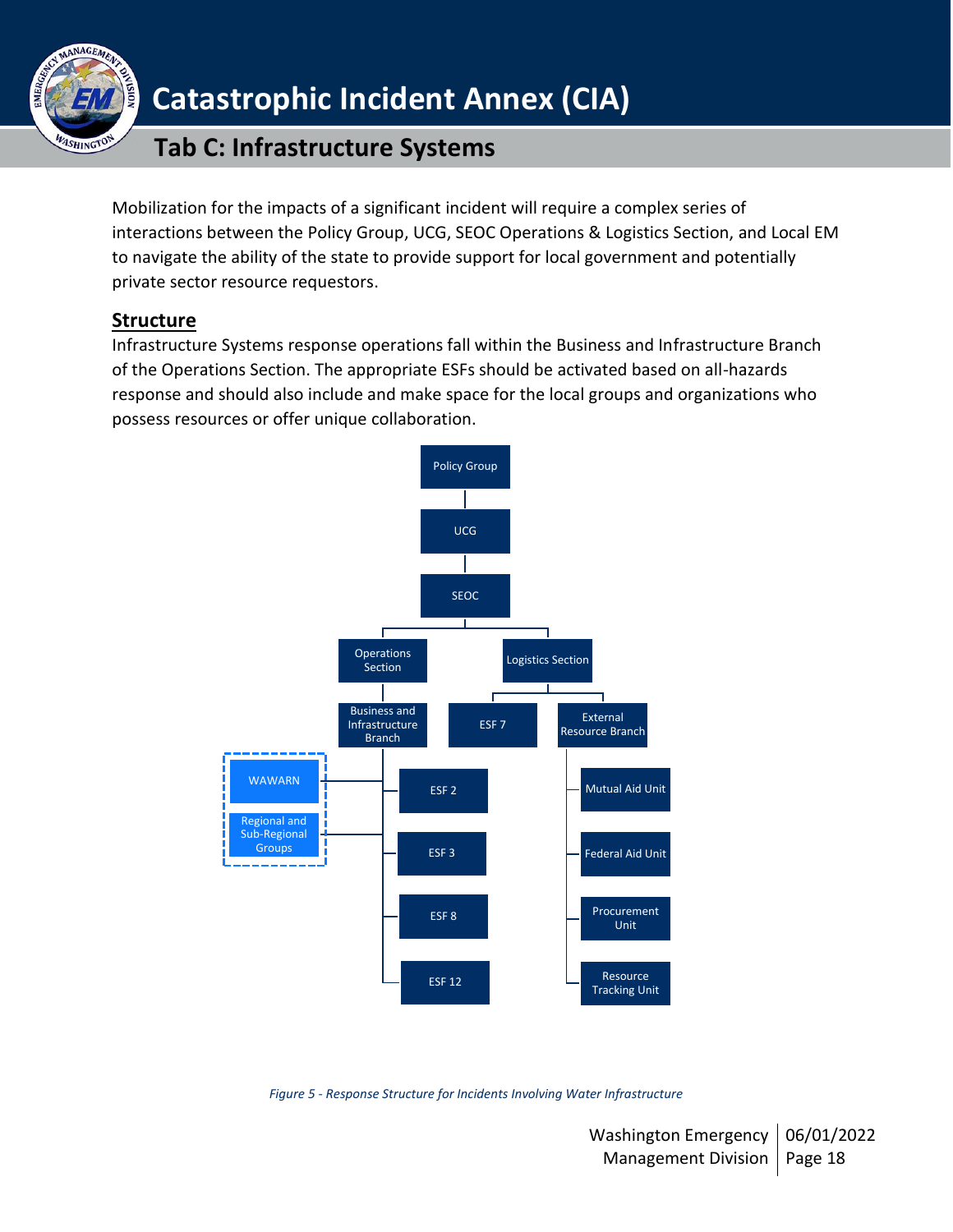

**Tab C: Infrastructure Systems**

## <span id="page-18-0"></span>**Direction, Control & Coordination**

### <span id="page-18-1"></span>**General**

Vertical and horizontal coordination for infrastructure will present challenges for emergency response due to the jurisdictional levels it is located within, the ownership of the infrastructure (i.e., public vs. private), the type of assistance required, and the level of responsibilities and resources the state can use to assist. Catastrophic incidents impacting the critical infrastructure sectors addressed in this plan will rely heavily on private sector participation and federal resource assistance to stabilize the incident.

### **Unified Coordination Group and Policy Group**

The UCG and Policy Group will be responsible for providing the overall direction of Infrastructure Systems priorities and should clearly establish and communicate leadership's intent and strategic goals to response personnel.

### **Water Infrastructure**

Coordination between local emergency management will be essential in providing the input for a restoration plan following a significant disruption to water infrastructure. Water infrastructure must be repaired to not only meet incident stabilization goals but the primary driver for coordination should center in the fact that a disruption also presents a constant threat to the life safety and sustainment of impacted communities.

Through the information collection of local emergency management, WAWARN, and regional groups the Policy Group, can be



*Figure 6 - Decision Making Process for Requests Involving Local and Privately Owned Infrastructure*

presented with the policy decisions necessary to allow restoration and support options to proceed. This information will then need to flow back down through local levels for approval on any direct support being provided.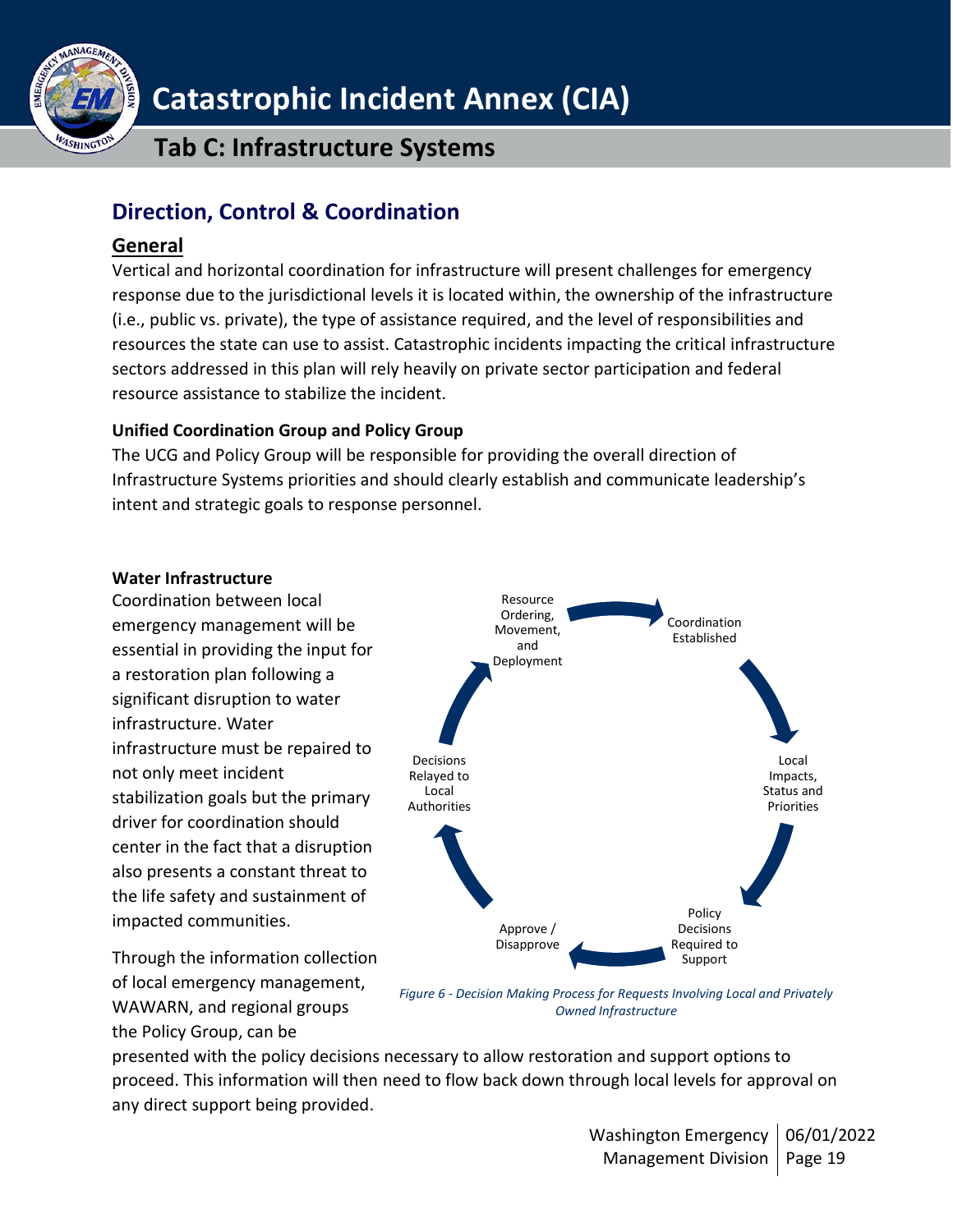

## **Tab C: Infrastructure Systems**

### *Utility Ownership Structures*

There are many different ownership structures for water providers across the state. Communities may not be provided water directly from the jurisdiction they reside in. Structures may fall into several categories:

- Water District
- Special purpose district
- Non-profits/For Profit
- Tribal
- Municipal
- **Counties**
- Public Utility Districts
- Government/Non-government

## <span id="page-19-0"></span>**Federal Lines of Effort (LOE)**

A Line of Effort (LOE) is a focused area of critical action that is required for stabilizing or restoring a specific Community Lifeline. Lifelines therefore identify the source of service instability while LOEs address the specific solutions required to resolve lifeline instability<sup>9</sup>. Note that these Lines of Effort are a component of FEMA Region 10 plans and are presented here for reference and identification of the actions and activities undertaken through a federal response.

| Line of Effort              | Purpose                                                                                                                                                       | <b>End State</b>                                                                                                                                                        |
|-----------------------------|---------------------------------------------------------------------------------------------------------------------------------------------------------------|-------------------------------------------------------------------------------------------------------------------------------------------------------------------------|
| Commodities<br>Distribution | Coordinate support for the<br>distribution of resources at<br>appropriate sites (State Staging<br>Areas [SSAs], points of<br>distribution [PODs], etc.)       | Commodity distribution is no<br>longer required; private sector<br>distribution systems are re-<br>established.                                                         |
| Damage Assessment           | State or tribal governments<br>request joint Preliminary Damage<br>Assessments (PDAs).                                                                        | Decision is made as to whether to<br>request a disaster declaration.                                                                                                    |
| Debris Removal              | Provide federal assistance to<br>support clearance, removal, and<br>disposal of debris that impacts<br>the emergency response and<br>community functionality. | Debris no longer poses an<br>immediate threat to lives, public<br>health, or safety; the immediate<br>threat of significant damage to<br>public or private property has |

<sup>&</sup>lt;sup>9</sup> This information is a selection from the FEMA Region 10 CSZ Earthquake and Tsunami Plan (2022). While information in this Tab is not incident-specific, it is likely that these LOEs would be employed following approval for federal assistance concerning Mass Care Services operations.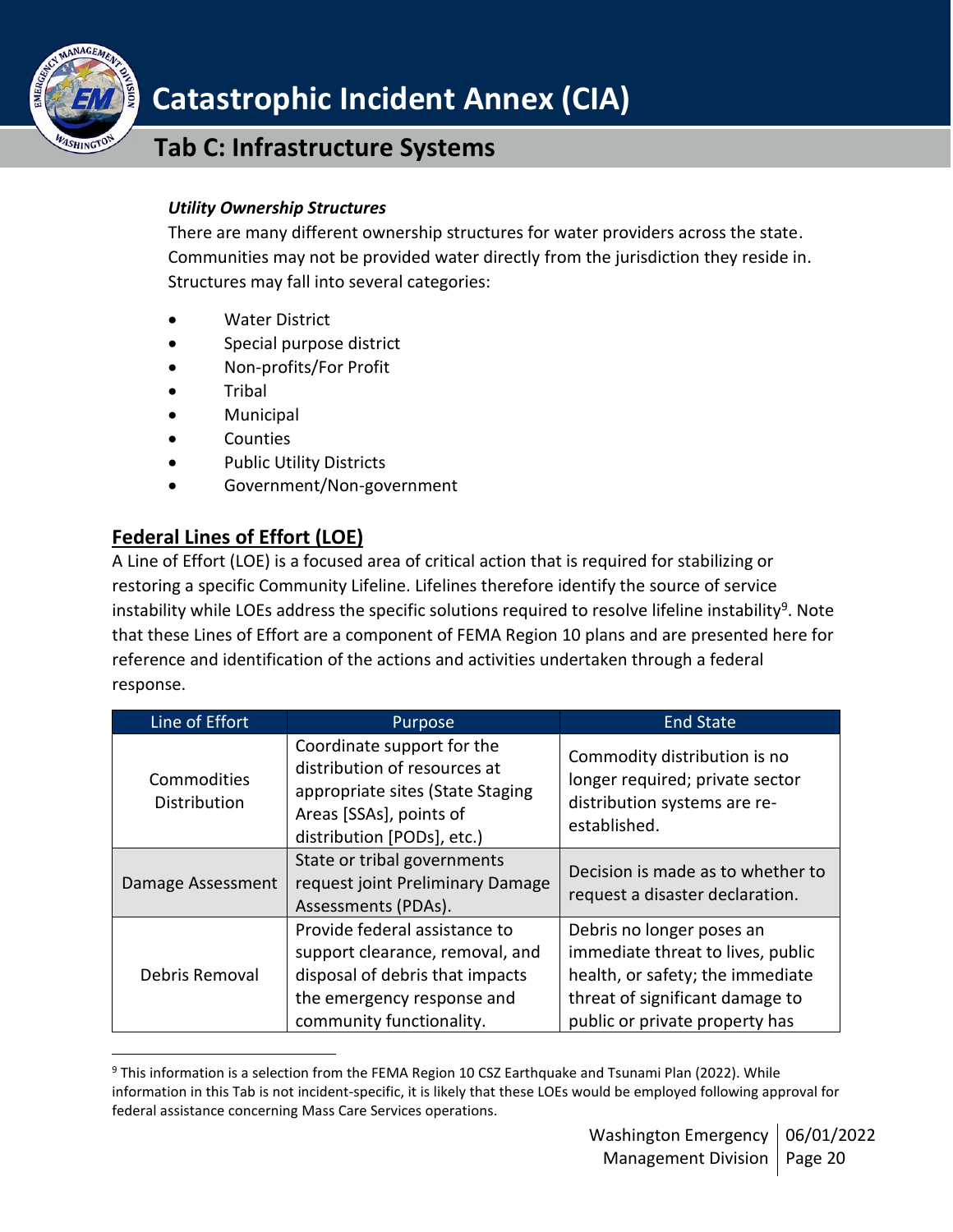

<span id="page-20-0"></span>

|                                                                                                                                                                                                                                      |                                                                                                                                                                                                               | been eliminated; debris does not<br>impact the economic recovery of<br>affected areas.                                                                                                                                                                            |
|--------------------------------------------------------------------------------------------------------------------------------------------------------------------------------------------------------------------------------------|---------------------------------------------------------------------------------------------------------------------------------------------------------------------------------------------------------------|-------------------------------------------------------------------------------------------------------------------------------------------------------------------------------------------------------------------------------------------------------------------|
| Provide federal assistance for the<br>temporary support of eligible<br><b>Emergency Repairs</b><br>critical facilities that are<br>or Augmentation to<br>Infrastructure<br>degraded and where alternative<br>sites are insufficient. |                                                                                                                                                                                                               | Temporary repairs or alternate<br>approaches are in place,<br>stabilizing critical infrastructure<br>and providing minimum required<br>functionality; a plan for<br>permanent repairs is in place.                                                                |
| Mass Care - Food<br>and Water                                                                                                                                                                                                        | Support food and water<br>operations for the impacted<br>populations.                                                                                                                                         | Federal assistance is no longer<br>required to support food and<br>water distribution                                                                                                                                                                             |
| <b>Private Sector</b><br>Coordination                                                                                                                                                                                                | Provide federal assistance in<br>support of private sector<br>operations; help infrastructure<br>owners and operators,<br>businesses, and their<br>government partners coordinate<br>cross-sector operations. | Private sector is supporting<br>survivor-centric requirements<br>without federal intervention;<br>collaboration and information<br>sharing is established with the<br>private sector, allowing for<br>business-led restoration and long-<br>term recovery efforts |
| <b>Public Information</b><br>and Warning                                                                                                                                                                                             | Share coordinated, timely,<br>precise, and actionable<br>information with survivors and<br>partners.                                                                                                          | Federal assistance is no longer<br>required to support states and/or<br>tribes in informing the public.                                                                                                                                                           |
| <b>Restoration of</b><br><b>Public Infrastructure</b>                                                                                                                                                                                | Provide federal assistance to<br>support the repair and<br>restoration of critical<br>infrastructure.                                                                                                         | Permanent repairs to critical<br>infrastructure have begun and<br>estimated completion dates are<br>established                                                                                                                                                   |
| Temporary<br><b>Emergency Power</b>                                                                                                                                                                                                  | Implement temporary<br>emergency power generation to<br>support mission-essential<br>operations and critical facilities.                                                                                      | Utility power and/or facility<br>generation has been restored to<br>critical infrastructure; systems and<br>services are available to the<br>community; emergency spot<br>power generation is no longer<br>needed.                                                |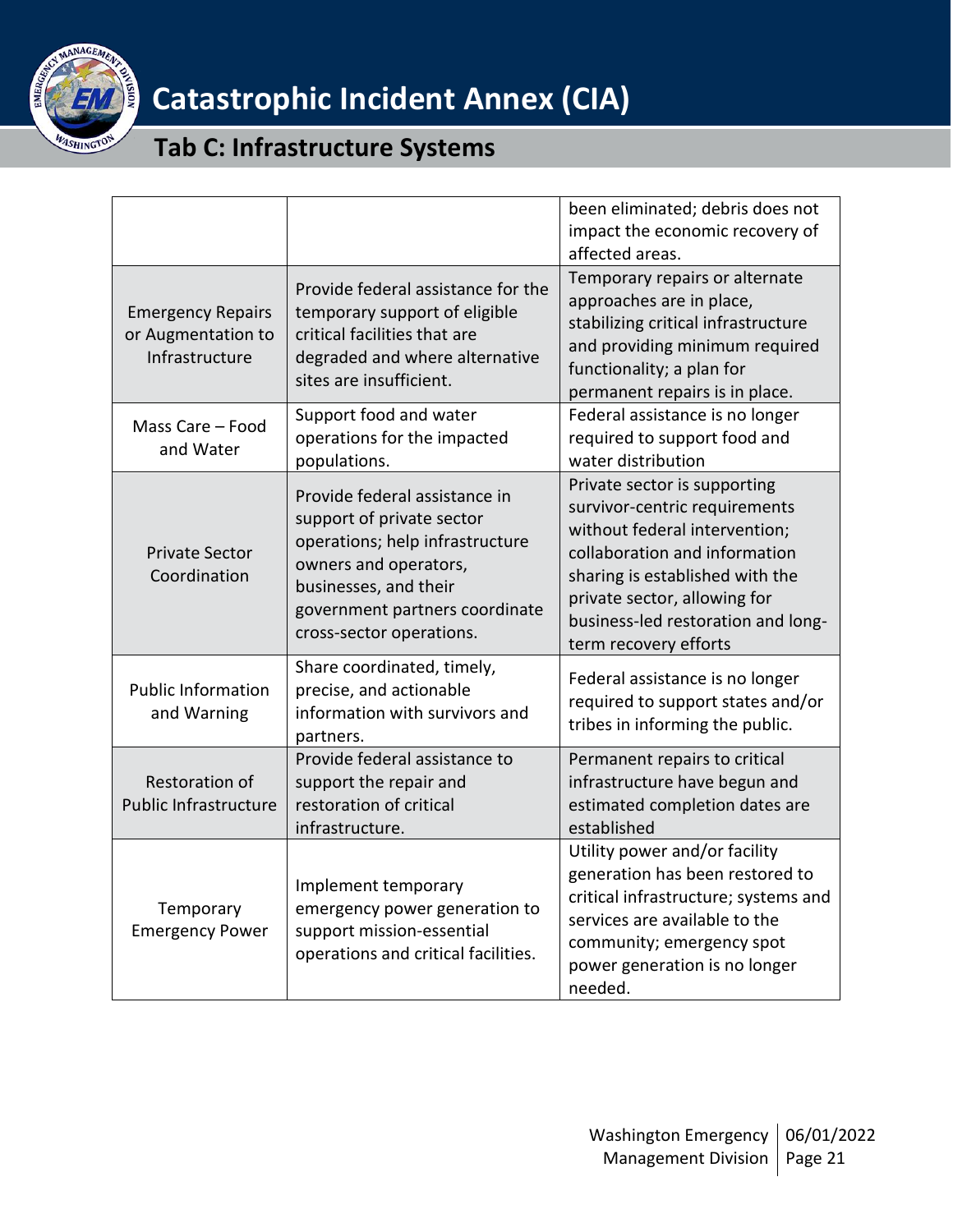

## **Tab C: Infrastructure Systems**

## **Information Collection, Analysis, & Dissemination**

The following section outlines the Essential Elements of Information (EEI) needed to determine the effects on Community Lifeline subcomponents. The status of lifeline subcomponents directly affects the condition of the main lifeline. After the lifeline conditions are assessed, they can be used to inform activated ESFs to determine impacts and develop courses of action for an operational period's objectives. The conditions of the lifelines can also be developed into Senior Leadership Briefs (Tiers 1 & 2) to inform response personnel and senior leadership/decisionmakers.



*Figure 7 - Information Collection and Dissemination*

## <span id="page-21-0"></span>**Information Collection**

#### **Water Infrastructure Essential Elements of Information (EEIs)**

| <b>Community</b><br><b>Lifeline</b> | <b>Lifeline</b>                   | <b>Lifeline</b><br><b>Component Subcomponent</b>                                                                                                                                                                                                                                                                                                                                                                                                    | <b>Essential Element of Information</b>                                                                                                                                                  |
|-------------------------------------|-----------------------------------|-----------------------------------------------------------------------------------------------------------------------------------------------------------------------------------------------------------------------------------------------------------------------------------------------------------------------------------------------------------------------------------------------------------------------------------------------------|------------------------------------------------------------------------------------------------------------------------------------------------------------------------------------------|
| Food,<br>Water<br>Water,<br>Shelter | (Intake,<br>Wastewater<br>Systems | Drinking $\bullet$ Condition of system<br>Water Utilities • # of customers impacted<br>$\bullet$ Estimated restoration<br>Treatment, • Known contamination<br>Storage, and $\bullet$ Water quality testing required<br>Distribution) • Water remaining in system (hours, days, etc.)<br>Damage to reservoirs or storage<br>• Resource shortfalls<br>$\bullet$ Debris clearance needs<br>$\bullet$ Status of power<br>Fuel requirements<br>$\bullet$ |                                                                                                                                                                                          |
|                                     |                                   | Chain                                                                                                                                                                                                                                                                                                                                                                                                                                               | $\bullet$ Vendors available<br>Commercial • Quantities available<br>Water Supply • Inventory burn rate<br>$\bullet$ Delivery capabilities<br>Condition of water connection to facilities |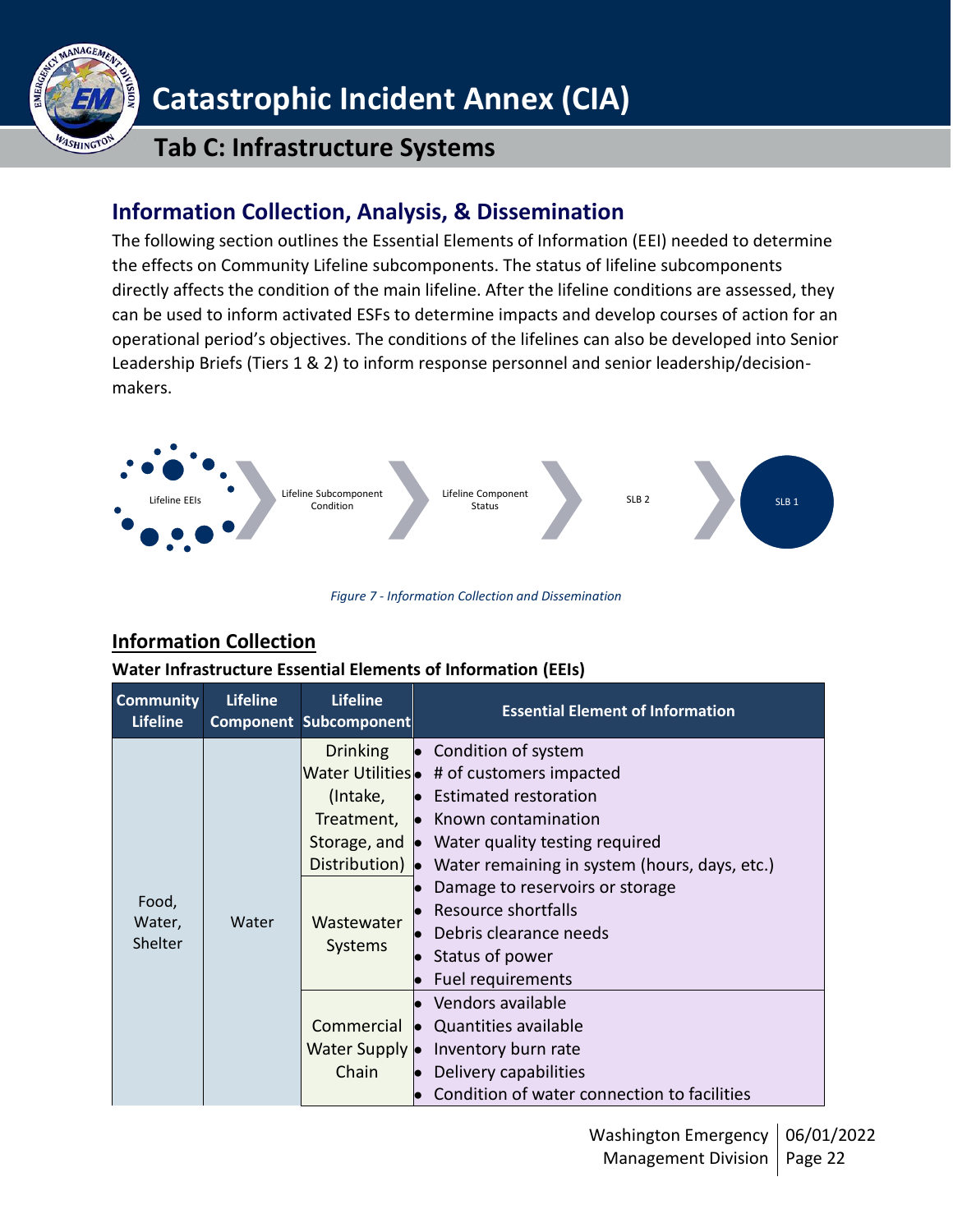

|                        |                                  | Commodity                                                   |           | $\bullet$ Ice/Water commodities requirements based on<br>estimates of affected population<br>$\bullet$ Burn rate for water resources<br>Distribution $\bullet$ Calculate water needs for evacuees<br>Resource requirements for water trees or Points of<br>Collection |
|------------------------|----------------------------------|-------------------------------------------------------------|-----------|-----------------------------------------------------------------------------------------------------------------------------------------------------------------------------------------------------------------------------------------------------------------------|
|                        | Shelter                          | Housing<br>(e.g., Homes<br>Facilities (e.g.,<br>Hotels)     |           | and Shelters) • Condition of water connection<br>Commercial • Water resource needs                                                                                                                                                                                    |
|                        | Agriculture                      | Agriculture                                                 | $\bullet$ | Animals and<br><b>Condition of water connection</b><br>Water resource needs                                                                                                                                                                                           |
|                        | Law<br>Enforcement<br>/ Security | <b>Police Stations</b><br>Correctional<br><b>Facilities</b> |           | Condition of water connection<br>Water resource needs                                                                                                                                                                                                                 |
|                        | <b>Fire Service</b>              | Firefighting<br><b>Resources</b>                            |           | • Fireflow conditions<br>Areas without coverage<br>• Access to alternative sources or source water                                                                                                                                                                    |
| Safety and<br>Security | Government<br>Service            | Emergency<br>Operations<br>Centers                          |           | Government • Condition of water connection                                                                                                                                                                                                                            |
|                        |                                  | Essential<br><b>Functions</b>                               |           |                                                                                                                                                                                                                                                                       |
|                        |                                  | Government<br><b>Offices</b><br><b>Schools</b>              |           |                                                                                                                                                                                                                                                                       |
|                        | Community<br>Safety              | Flood Control<br><b>Other Hazards</b>                       |           | Damage to water infrastructure which poses a<br>threat (e.g., reservoirs and dams) to life safety                                                                                                                                                                     |
|                        |                                  | Protective<br><b>Actions</b>                                |           | Protective actions or advisories issued                                                                                                                                                                                                                               |
| Health and<br>Medical  | <b>Medical Care</b>              | <b>Hospitals</b><br><b>Dialysis</b><br>Pharmacies           |           | Condition of water connection<br>Water resource needs                                                                                                                                                                                                                 |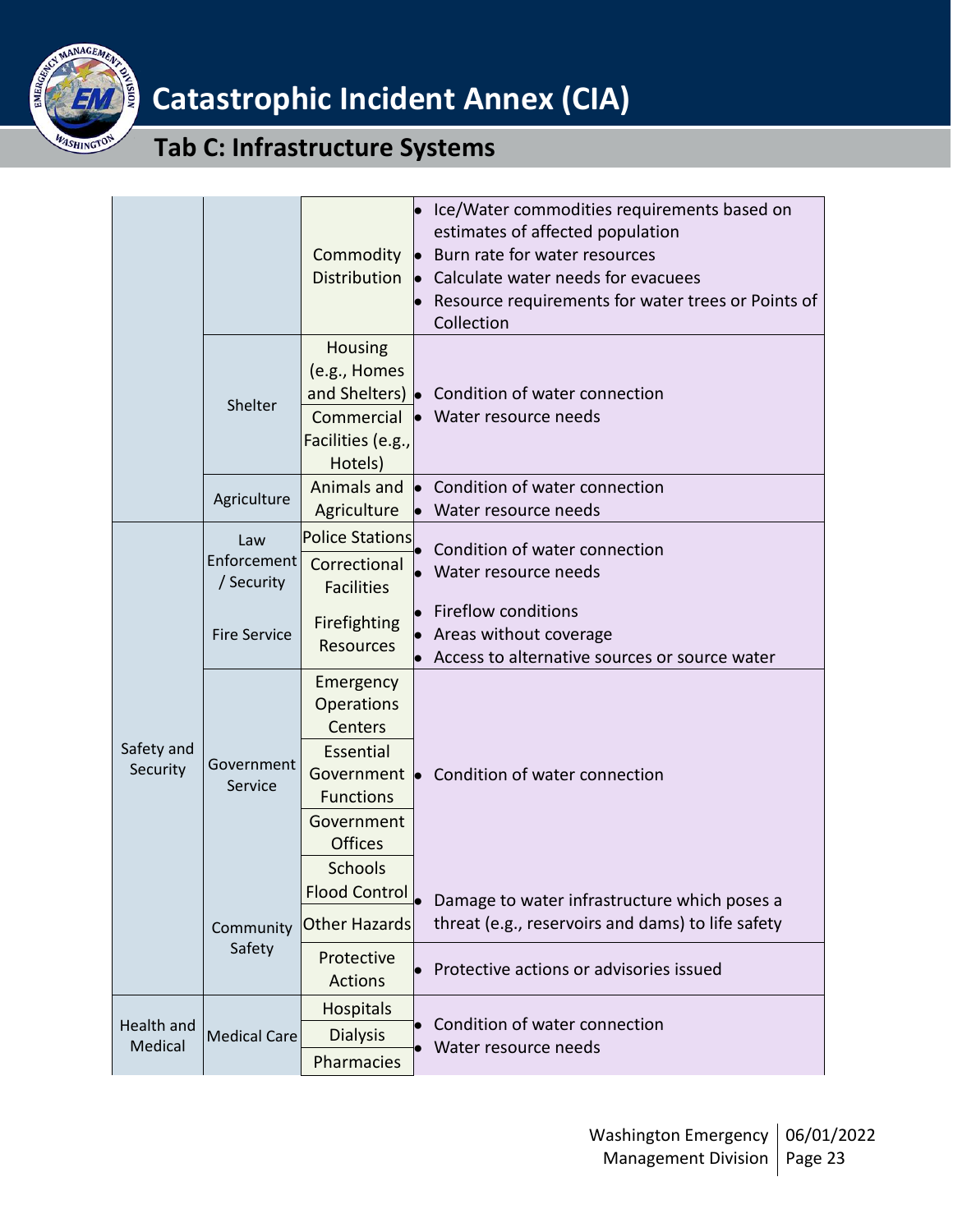

|                        |                                       | Long-Term<br><b>Care Facilities</b><br>Veterinary<br><b>Services</b><br><b>Home Care</b> | • Impacts to larger facilities due to consolidation <sup>10</sup>                       |
|------------------------|---------------------------------------|------------------------------------------------------------------------------------------|-----------------------------------------------------------------------------------------|
|                        | Fatality<br>Management                | Mortuary and<br>Post-Mortuary<br><b>Services</b>                                         | Condition of water connection<br>Water resource needs                                   |
|                        | <b>Public Health</b>                  | Laboratory                                                                               | Condition of water connection                                                           |
| Energy                 | Fuel                                  | Refineries/<br>Fuel<br>Processing                                                        | Condition of water connection<br>Impacts to refinement                                  |
|                        | Infrastructure                        | Data Centers/<br>Internet                                                                | Condition of water connection<br>Impact to cooling systems                              |
| Communications         | 911 and<br>Dispatch                   | <b>Public Safety</b><br><b>Answering</b><br><b>Points</b>                                | Condition of water connection<br>Water resource needs                                   |
| Hazardous<br>Materials | HAZMAT,<br>Pollutants,<br>Contaminant | Oil/ HAZMAT/<br>from Non-<br><b>Fixed Facilities</b>                                     | Toxic Incidents • Treatment chemical incidents<br>Wastewater contamination<br><b>le</b> |

<sup>&</sup>lt;sup>10</sup> Smaller sites, facilities, and specialty settings that now require patients to visit larger medical facilities due to damage to the facility or its supporting infrastructure which prevents care.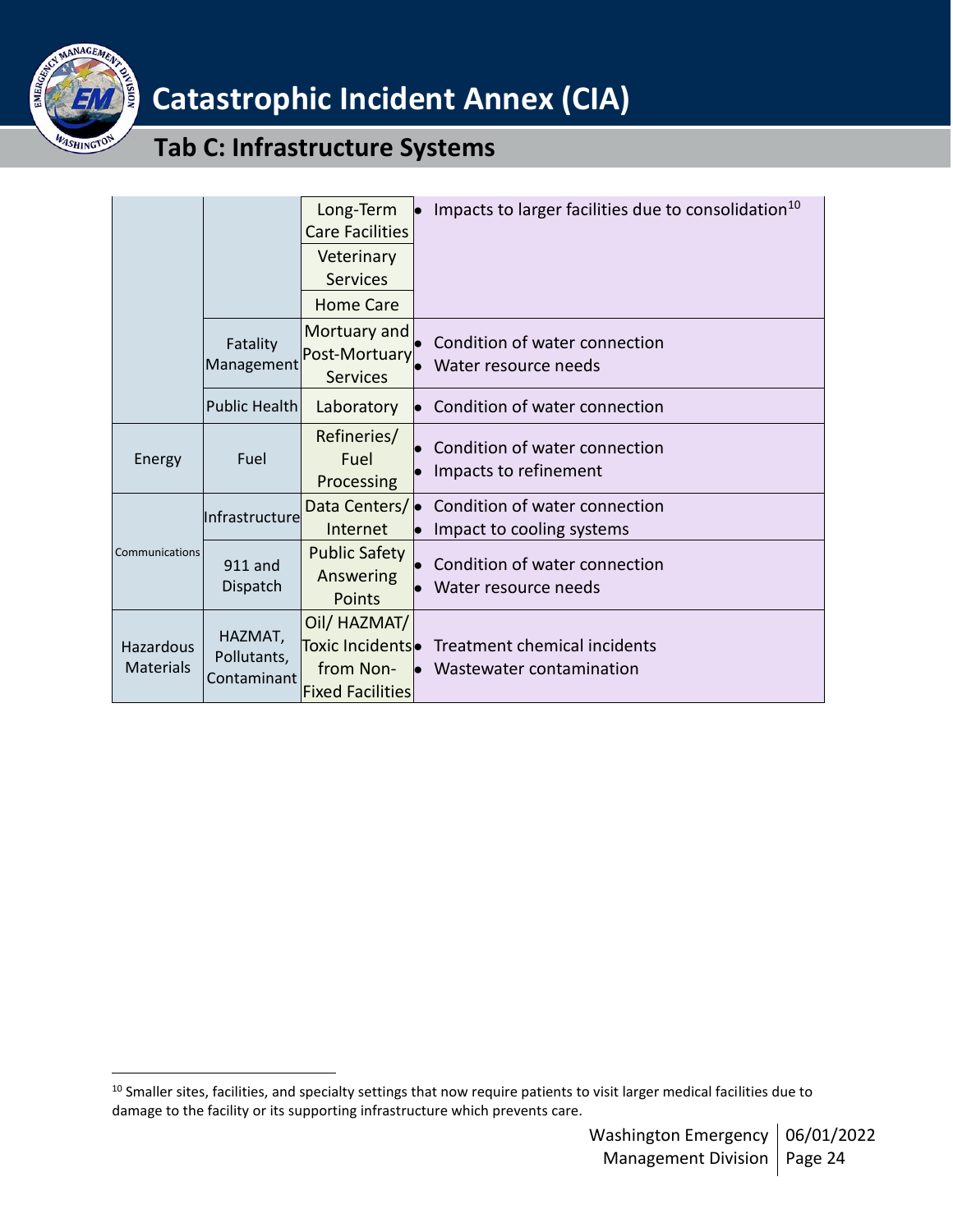

## **Tab C: Infrastructure Systems**

## <span id="page-24-0"></span>**Information Analysis**

The graphic below displays the relationship of ESFs associated with information collection and analysis activities. Information collected through impacts to Community Lifelines can then be analyzed by these ESFs to inform new or ongoing response objectives.



*Figure 8 - Infrastructure Systems Information Analysis*

## <span id="page-24-1"></span>**Information Dissemination**

Information analysis will result in contributions to the Tier 1 Senior Leadership Brief (SLB) provided to the UCG. Additionally, the more detailed information not necessary for executive level response decision making will be supplied for the creation of the Tier 2 Senior Leadership Brief (or Community Lifeline Overview) for use in tracking conditions and informing response personnel.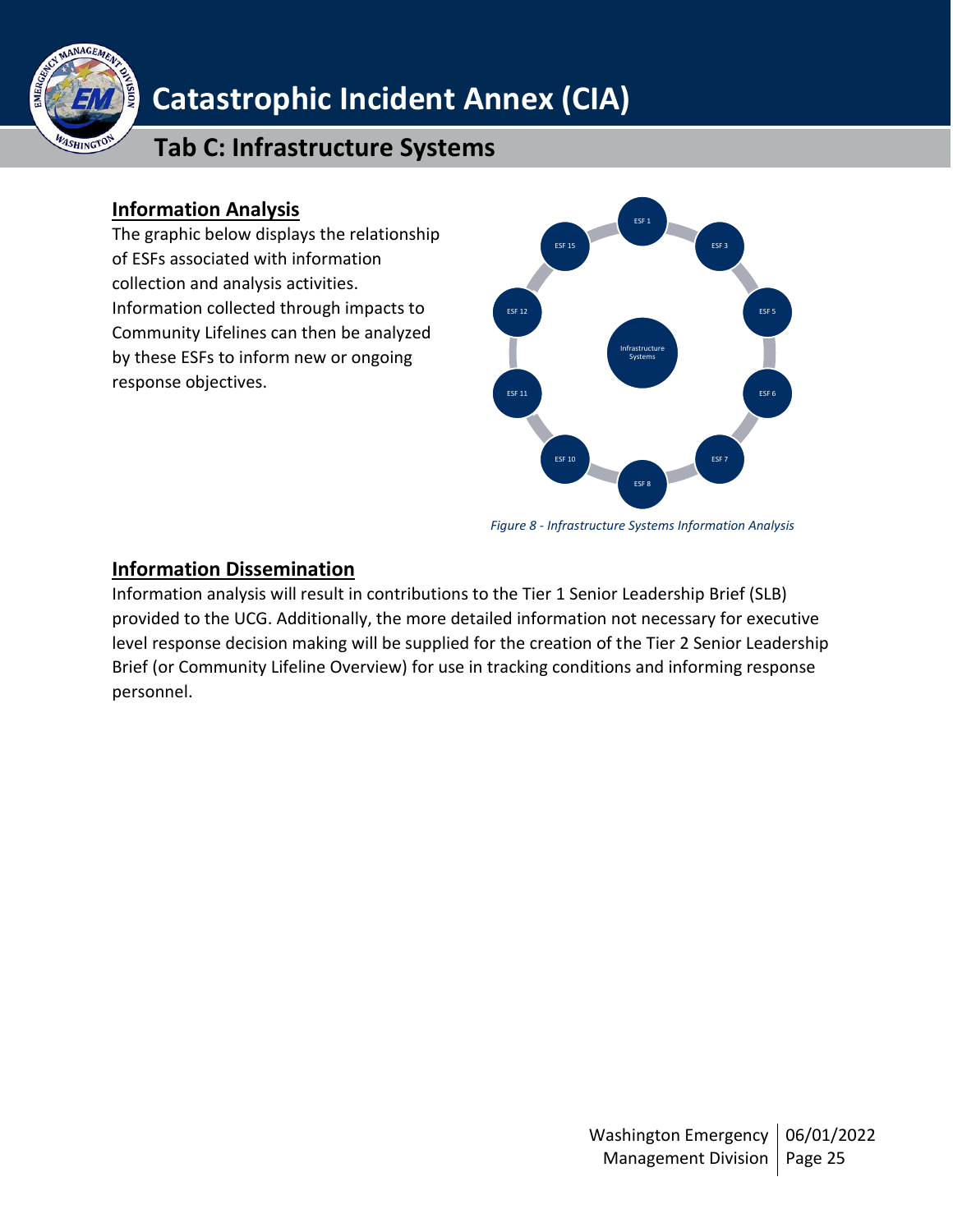

## **Tab C: Infrastructure Systems**

## <span id="page-25-0"></span>**Responsibilities**

The table below outlines the responsibilities of the entities involved with this Tab. These actions are tied to executing the Critical Tasks noted in the Concept of Operations section, which contribute to the primary and supporting Core Capabilities.

## <span id="page-25-1"></span>**Phase 1 (Prepare)**

| Phase 1                                                                                                                                                                                                                                                                                                                                                                                                                                                                                                                                                                                                                                                                                                                                                                 |                                                                                                                                                    |  |  |  |
|-------------------------------------------------------------------------------------------------------------------------------------------------------------------------------------------------------------------------------------------------------------------------------------------------------------------------------------------------------------------------------------------------------------------------------------------------------------------------------------------------------------------------------------------------------------------------------------------------------------------------------------------------------------------------------------------------------------------------------------------------------------------------|----------------------------------------------------------------------------------------------------------------------------------------------------|--|--|--|
| <b>Infrastructure</b><br><b>Systems</b>                                                                                                                                                                                                                                                                                                                                                                                                                                                                                                                                                                                                                                                                                                                                 | Stabilize critical infrastructure functions, minimize health and safety<br>threats, and efficiently restore and revitalize systems and services to |  |  |  |
|                                                                                                                                                                                                                                                                                                                                                                                                                                                                                                                                                                                                                                                                                                                                                                         | support a viable, resilient community.                                                                                                             |  |  |  |
|                                                                                                                                                                                                                                                                                                                                                                                                                                                                                                                                                                                                                                                                                                                                                                         | <b>General</b>                                                                                                                                     |  |  |  |
| <b>Water Systems and Services</b>                                                                                                                                                                                                                                                                                                                                                                                                                                                                                                                                                                                                                                                                                                                                       |                                                                                                                                                    |  |  |  |
| • Work with local jurisdictions to decrease threats pre-incident. Actions taken pre-incident<br>to decrease threats are:<br>o Harden infrastructure<br>$\circ$ Installing a dedicated, earthquake-resistant pipe from hospitals to the water system<br>o Identify joint stockpiles<br>o Identify multiple vendors and contractors<br>o Establishing Isolated Wells for Hospitals (sinking a Well)<br>o Installation of systems with automatic shut-off functions (i.e., ShakeAlert)<br>Identify how water services can be employed to meet the specific needs of each Tribe,<br>$\bullet$<br>region, county, city, or town for life saving and lifesaving objectives.<br>Identify local water systems that will require priority restoration of water infrastructure to |                                                                                                                                                    |  |  |  |
|                                                                                                                                                                                                                                                                                                                                                                                                                                                                                                                                                                                                                                                                                                                                                                         | meet the needs of incident stabilization.<br><b>Operational Coordination</b>                                                                       |  |  |  |
| <b>Water Systems and Services</b><br>• Establish mechanism for coordination between the state, local emergency management,<br>and regional and sub-regional water utility groups                                                                                                                                                                                                                                                                                                                                                                                                                                                                                                                                                                                        |                                                                                                                                                    |  |  |  |
| <b>Operational Communications</b>                                                                                                                                                                                                                                                                                                                                                                                                                                                                                                                                                                                                                                                                                                                                       |                                                                                                                                                    |  |  |  |
| <b>Water Systems and Services</b><br>• Work with local jurisdictions to raise awareness of the importance of redundant<br>communication systems between local emergency management and water providers.                                                                                                                                                                                                                                                                                                                                                                                                                                                                                                                                                                 |                                                                                                                                                    |  |  |  |
| <b>Logistics and Supply Chain Management</b>                                                                                                                                                                                                                                                                                                                                                                                                                                                                                                                                                                                                                                                                                                                            |                                                                                                                                                    |  |  |  |
| <b>Water Systems and Services</b><br>• Identify the needs of each region for specialized resources following a catastrophic<br>incident<br>• Identify local water resources available to meet needs (bottled water, RUPUs, water<br>trailers, etc.)                                                                                                                                                                                                                                                                                                                                                                                                                                                                                                                     |                                                                                                                                                    |  |  |  |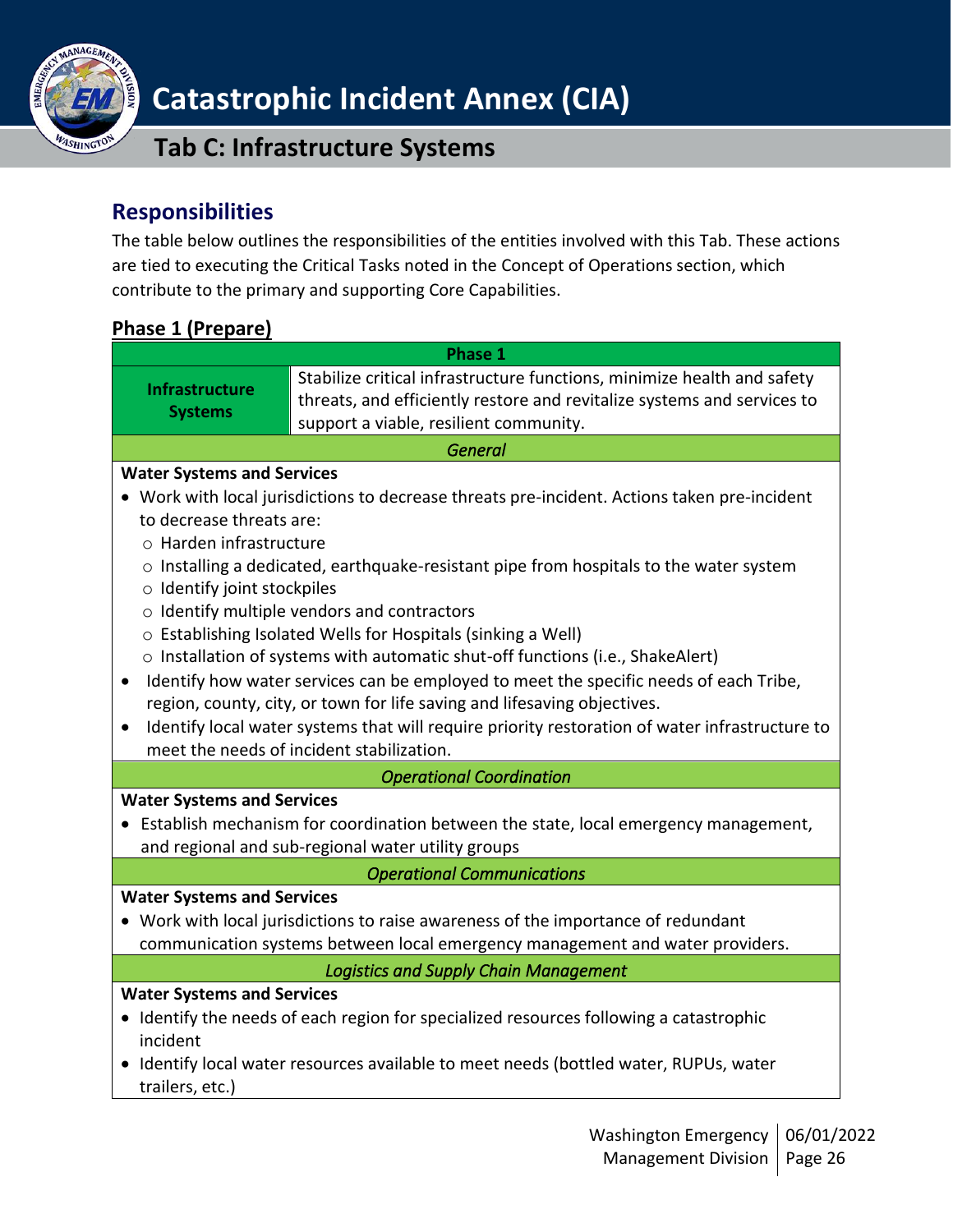

## **Tab C: Infrastructure Systems**

• Seek to identify community collection points that local populations can go to for water.

#### *Situational Assessment*

#### **Water Systems and Services**

- Receive feedback on self-assessments for jurisdiction's capability to simultaneously provide water services and restore prioritized water systems.
- Pre-identify any densely populated urban settings as being vulnerable to water infrastructure impacts.
- Identify interdependencies across water infrastructure.
- Identify water infrastructure that supplies major hospitals (to include its resiliency).
- Identify geographic areas that may experience long-term water outages.

### <span id="page-26-0"></span>**Phase 2a (Initial Response)**

| <b>Phase 2a</b>                                                                           |                                                                                           |  |  |  |
|-------------------------------------------------------------------------------------------|-------------------------------------------------------------------------------------------|--|--|--|
| <b>Infrastructure</b>                                                                     | Stabilize critical infrastructure functions, minimize health and safety                   |  |  |  |
| <b>Systems</b>                                                                            | threats, and efficiently restore and revitalize systems and services to                   |  |  |  |
|                                                                                           | support a viable, resilient community.                                                    |  |  |  |
|                                                                                           | <b>Operational Coordination</b>                                                           |  |  |  |
| <b>Water Systems and Services</b>                                                         |                                                                                           |  |  |  |
|                                                                                           | • In coordination with the SEOC Operations Section and the Business and Infrastructure    |  |  |  |
|                                                                                           | Group, establish coordination between infrastructure partners who share dependencies      |  |  |  |
|                                                                                           | with impacted systems (water systems require fuel/electricity; transportation repairs may |  |  |  |
|                                                                                           | require water; fuel refinement requires potable water)                                    |  |  |  |
|                                                                                           | <b>Operational Communications</b>                                                         |  |  |  |
| <b>Water Systems and Services</b>                                                         |                                                                                           |  |  |  |
|                                                                                           | In coordination with ESF 15, ensure the capability to provide the public with timely      |  |  |  |
| warning and emergency information concerning water resources.                             |                                                                                           |  |  |  |
| <b>Logistics and Supply Chain Management</b>                                              |                                                                                           |  |  |  |
| <b>Water Systems and Services</b>                                                         |                                                                                           |  |  |  |
| $\bullet$                                                                                 | In coordination with the SEOC Logistics Section, identify additional water resources      |  |  |  |
| available to support local resources to meet needs (bottled water, RUPUs, water trailers, |                                                                                           |  |  |  |
| $etc.$ )                                                                                  |                                                                                           |  |  |  |
| <b>Situational Assessment</b>                                                             |                                                                                           |  |  |  |
| <b>Water Systems and Services</b>                                                         |                                                                                           |  |  |  |
|                                                                                           | • In coordination with ESF 1, identify impacts to the transportation system delaying or   |  |  |  |
|                                                                                           | preventing the movement of water resources.                                               |  |  |  |
|                                                                                           | • In coordination with ESF 5 and ESF 6, identify local CPODs requiring water resources    |  |  |  |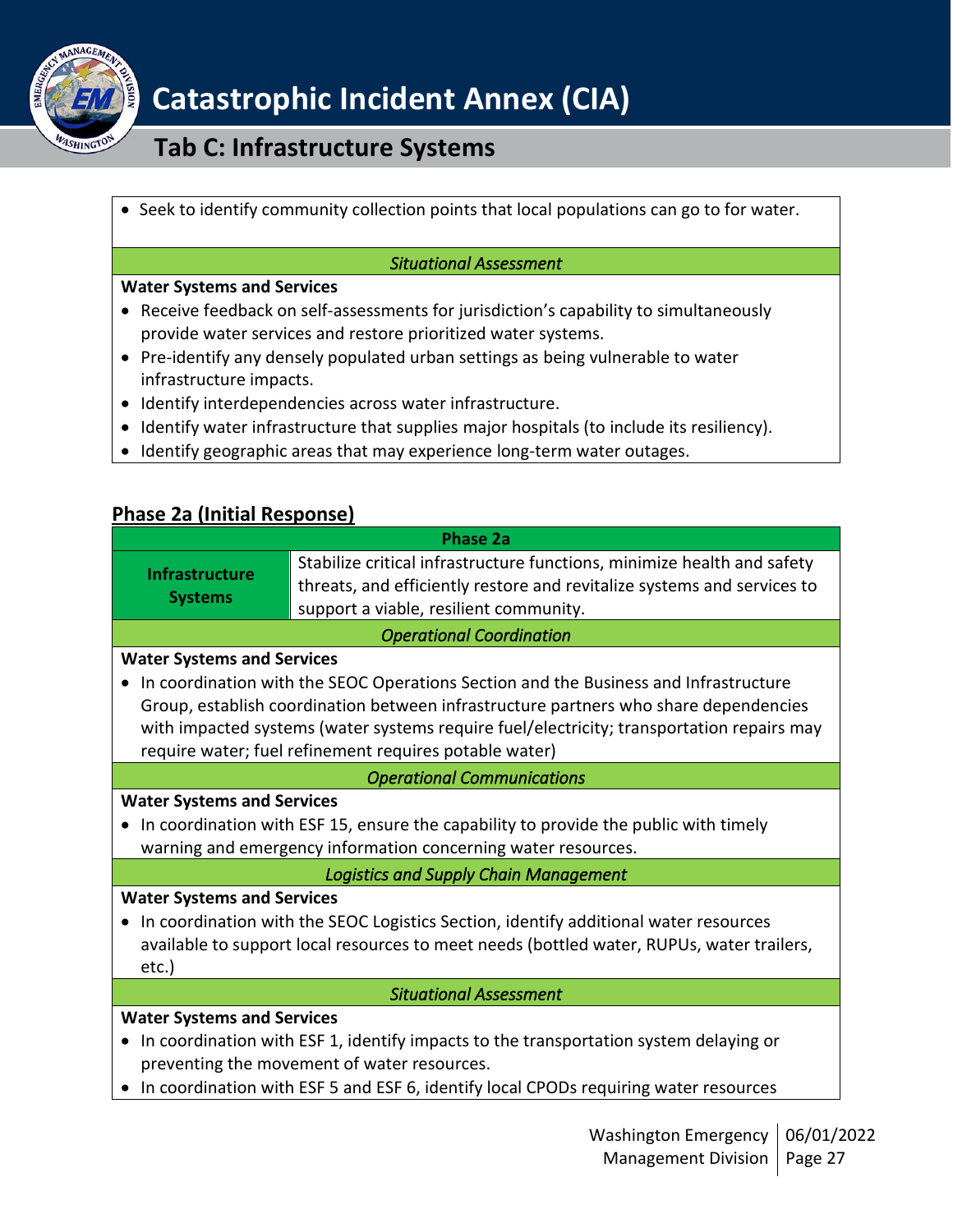

## **Tab C: Infrastructure Systems**

## <span id="page-27-0"></span>**Phase 2b (Employment Resources)**

| <u>Hase ED   Employment Resources  </u> | <b>Phase 2b</b>                                                                               |
|-----------------------------------------|-----------------------------------------------------------------------------------------------|
|                                         | Stabilize critical infrastructure functions, minimize health and safety                       |
| <b>Infrastructure</b>                   | threats, and efficiently restore and revitalize systems and services to                       |
| <b>Systems</b>                          | support a viable, resilient community.                                                        |
|                                         | <b>Operational Coordination</b>                                                               |
| <b>Water Systems and Services</b>       |                                                                                               |
|                                         | In coordination with the SEOC Operations Section and the Business and Infrastructure          |
|                                         | Group, establish response objectives that reflect the coordination between infrastructure     |
|                                         | partners who share dependencies with impacted systems (water systems require                  |
| water)                                  | fuel/electricity; transportation repairs may require water; fuel refinement requires potable  |
|                                         | In coordination with the Business and Infrastructure Group, Policy Group, and UCG,            |
|                                         | coordinate regulatory waivers and exemptions.                                                 |
|                                         | In coordination with ESF 1, assist local jurisdictions with accessing water infrastructure    |
|                                         | sites which have experienced damage to transportation access (to include aerial support)      |
|                                         | <b>Operational Communications</b>                                                             |
| <b>Water Systems and Services</b>       |                                                                                               |
|                                         | In coordination with ESF 2, partner with private sector providers to restore commercial       |
|                                         | voice and data communications capabilities in support of water infrastructure and water       |
| services                                |                                                                                               |
|                                         | In coordination with ESF 2 and ESF 15, assist local jurisdictions with communications         |
|                                         | capabilities to inform the public regarding the status of water systems, available resources, |
|                                         | and public health notices (e.g., boil water advisories, etc.)                                 |
|                                         | <b>Logistics and Supply Chain Management</b>                                                  |
| <b>Water Systems and Services</b>       |                                                                                               |
|                                         | In coordination with the Business and Infrastructure Group, Policy Group, and UCG,            |
|                                         | consider waiving certification requirements for select personnel with expired(ing)            |
|                                         | credentials in order to address resource gaps or the inability to recertify                   |
|                                         | • In coordination with the SEOC Logistics Section and ESF 6, identify local CPODs and staging |
|                                         | areas which require water resource support                                                    |
|                                         | In coordination with ESF 12, identify and coordinate fuel needs for water infrastructure      |
| (i.e., on-site generators)              |                                                                                               |
|                                         | In coordination with the SEOC Logistics Section, ESF 7, and ESF 6, procure, coordinate, and   |
|                                         | request additional water resources to support local resources to meet needs (bottled          |
| water, RUPUs, water trailers, etc.)     |                                                                                               |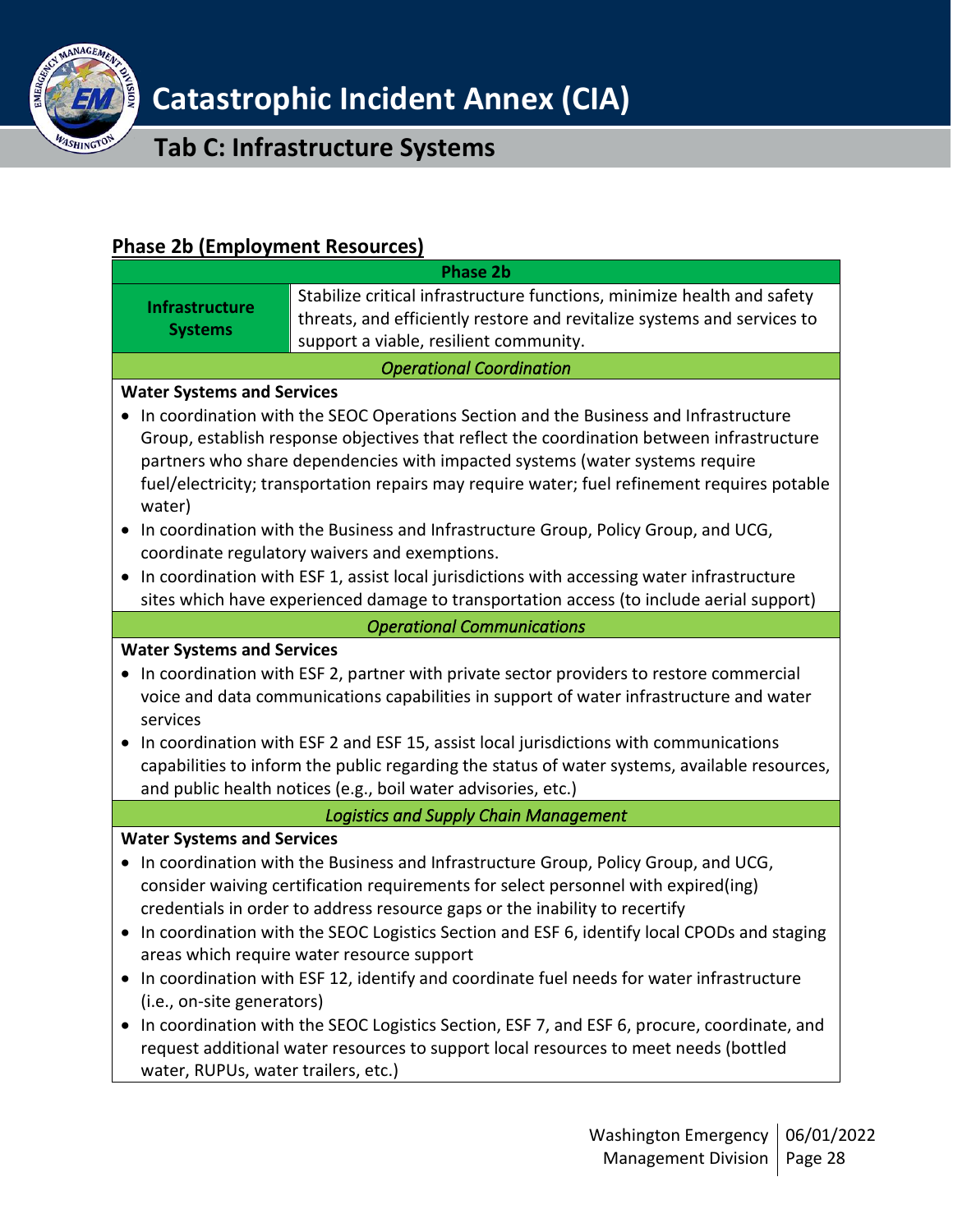

## **Tab C: Infrastructure Systems**

• In coordination with ESF 7, identify state contracts that can utilized to support local water system repair or to supply water services over an extended timeframe

#### *Situational Assessment*

#### **Water Systems and Services**

- In coordination with ESF 3 and ESF 8, monitor and report the status of and damage to major water and wastewater providers covering large populations
- In coordination with SEOC Logistics and ESF 6, monitor for portable generator requirements for sites providing water to impacted communities
- In coordination with the Business and Infrastructure Group, ESF 3, and ESF 7, identify supply chain deficiencies and shortfalls in supporting water infrastructure repair (based on local feedback of supply chain bottlenecks)
- In coordination with ESF 11, identify water resource needed for agriculture and livestock

## <span id="page-28-0"></span>**Phase 2c (Transition to Recovery)**

| <b>Phase 2c</b>                                                                          |                                                                                                                                                                                              |  |
|------------------------------------------------------------------------------------------|----------------------------------------------------------------------------------------------------------------------------------------------------------------------------------------------|--|
| <b>Infrastructure</b><br><b>Systems</b>                                                  | Stabilize critical infrastructure functions, minimize health and safety<br>threats, and efficiently restore and revitalize systems and services to<br>support a viable, resilient community. |  |
| <b>Operational Coordination</b>                                                          |                                                                                                                                                                                              |  |
| <b>Water Systems and Services</b>                                                        |                                                                                                                                                                                              |  |
| In coordination with the Business Infrastructure Group, ESF 3, and ESF 8, provide longer |                                                                                                                                                                                              |  |
| term coordination for the restoration and recovery of affected water infrastructure      |                                                                                                                                                                                              |  |
| Transition response activities from ESFs to RSFs                                         |                                                                                                                                                                                              |  |
| Transition response from the CIA to WRF<br>$\bullet$                                     |                                                                                                                                                                                              |  |
| <b>Operational Communications</b>                                                        |                                                                                                                                                                                              |  |
| <b>Water Systems and Services</b>                                                        |                                                                                                                                                                                              |  |
| Ensure the capabilities to communicate with recovery personnel and field operations      |                                                                                                                                                                                              |  |
| <b>Logistics and Supply Chain Management</b>                                             |                                                                                                                                                                                              |  |
| <b>Water Systems and Services</b>                                                        |                                                                                                                                                                                              |  |
| Demobilize resources as they are no longer required                                      |                                                                                                                                                                                              |  |
| Close out State Staging Areas<br>$\bullet$                                               |                                                                                                                                                                                              |  |
| <b>Situational Assessment</b>                                                            |                                                                                                                                                                                              |  |
| <b>Water Systems and Services</b>                                                        |                                                                                                                                                                                              |  |
| In coordination with ESF 3 monitor status of repairs and new construction                |                                                                                                                                                                                              |  |
|                                                                                          | Maintain reporting statuses of lifelines until all lifelines are stabilized                                                                                                                  |  |